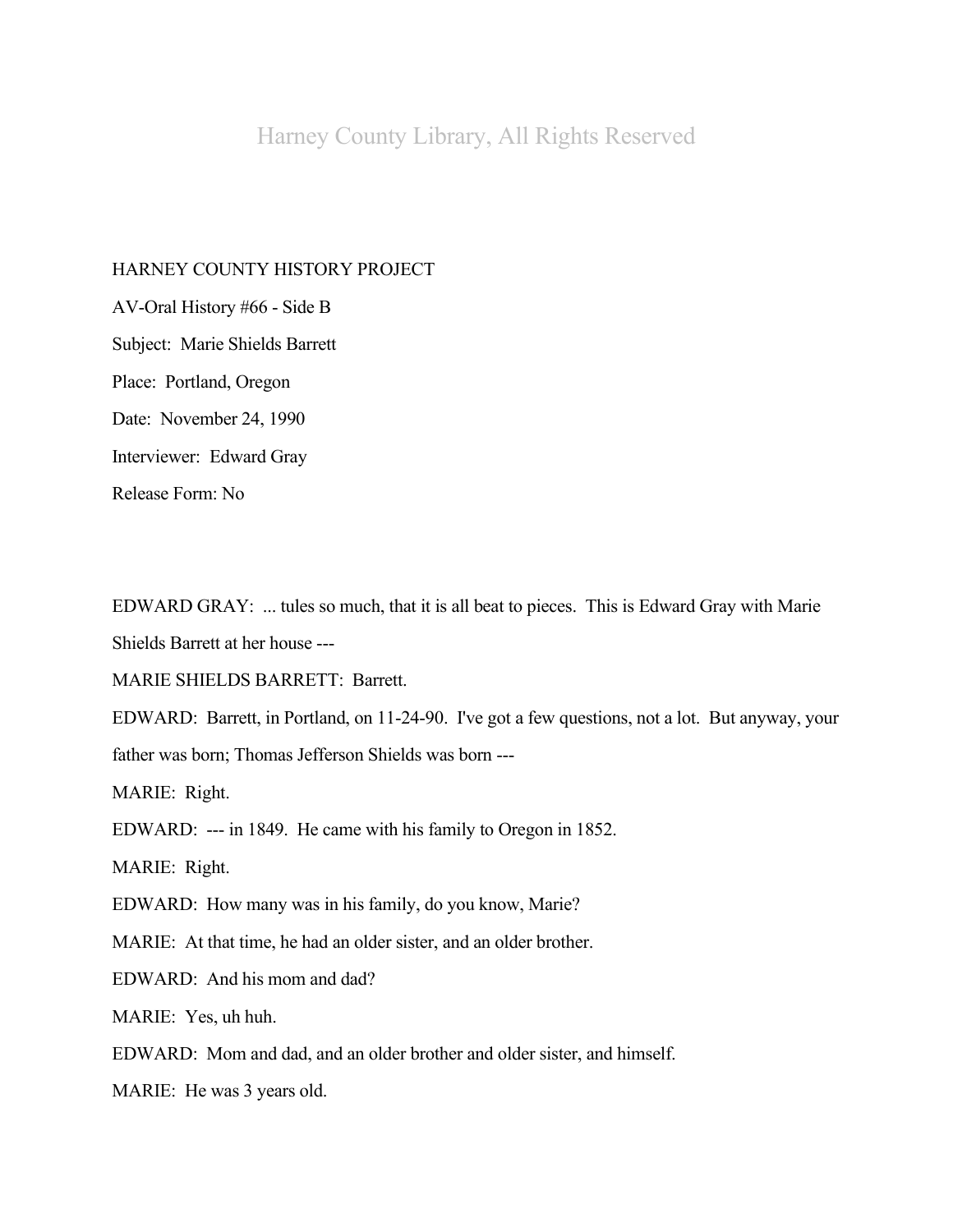EDWARD: He was 3.

MARIE: Uh huh.

EDWARD: Do you know what wagon train he came with?

MARIE: No, I don't, but his father was the captain of the train.

EDWARD: Oh, he was?

MARIE: Uh huh.

EDWARD: Did his father ever leave any diaries or anything?

MARIE: I don't know about that, because after my father was living in Eastern Oregon, he didn't keep in touch very much.

EDWARD: Where did they come to, where did they settle, do you know?

MARIE: They settled at Waterloo, out of Salem --- out of, I can't think --- I know he went to

Lebanon Academy when he went to school.

EDWARD: Oh, your father did?

MARIE: Uh huh.

EDWARD: Lebanon Academy. Waterloo is no longer there, but I've got an idea where it is.

MARIE: I've been past it once when I went with a group, uh huh.

EDWARD: What was his father's name?

MARIE: James Shields.

EDWARD: James Shields. And his mother's?

MARIE: Matilda Crowley.

EDWARD: Yeah, okay. C R O W L E Y.

MARIE: Uh huh.

EDWARD: Shields. And then his brothers?

MARIE: Ben, he just had one brother, and I imagine that was Benjamin Franklin, I don't know.

EDWARD: Yeah.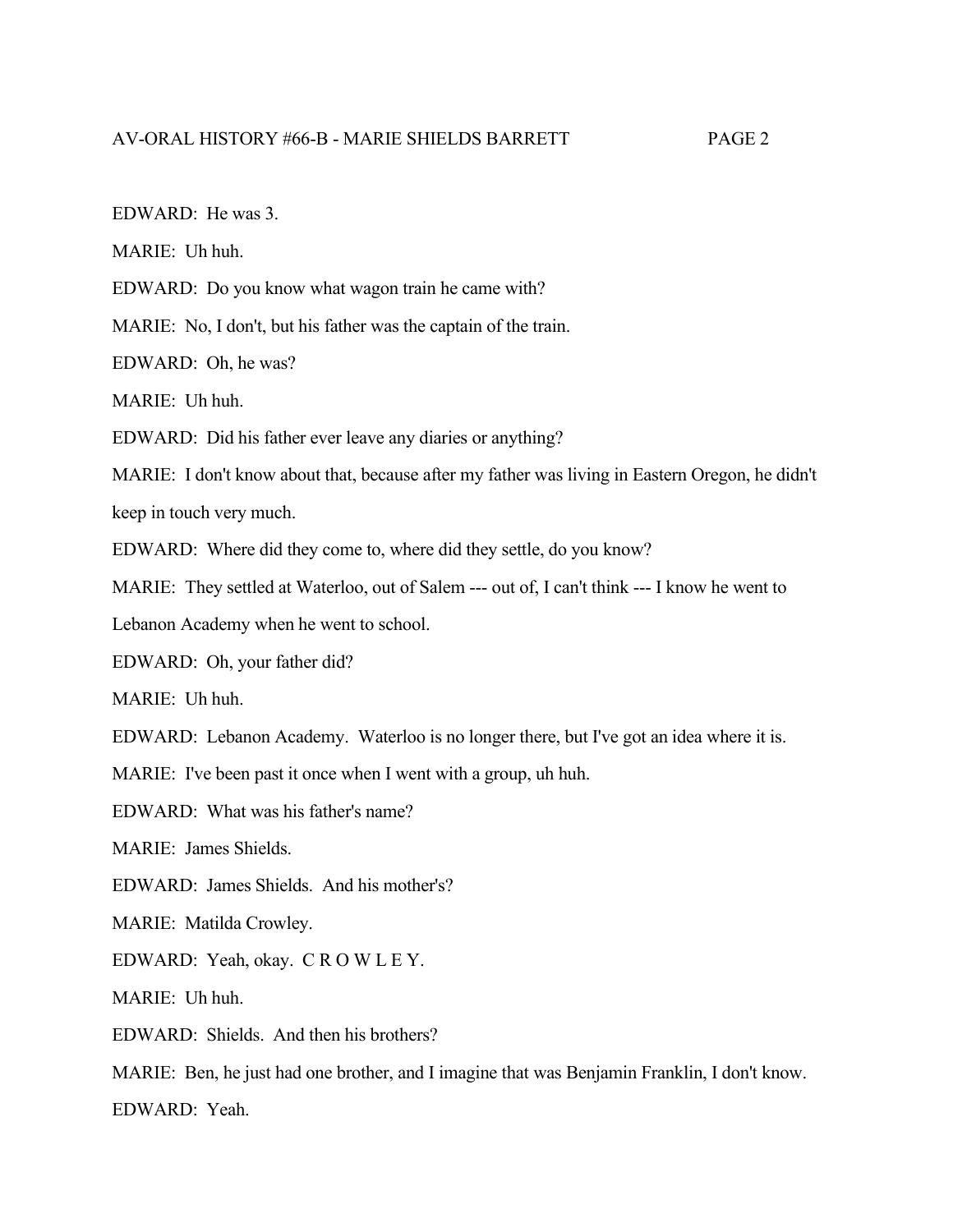MARIE: And then his sister Mary Ellen.

EDWARD: Mary Ellen Shields. So they settled around Lebanon?

MARIE: Uh huh.

EDWARD: And did they, see 1852, they could get 320 acres then.

MARIE: I imagine they; I think they had what they called a donation claim.

EDWARD: Right. And that I can look up too.

MARIE: His father also helped write the Oregon Constitution.

EDWARD: Oh, really?

MARIE: Uh huh. His name is in the blue book, used to be.

EDWARD: Wow. His father, James Shields.

MARIE: Uh huh.

EDWARD: I'll look up that stuff too. I'll send you all this stuff too, Marie, you'll get a kick out of that.

MARIE: Okay, that will be fine, uh huh.

EDWARD: Can you give me a brief history of Thomas Jefferson Shields background while they were in the Willamette Valley? You said he went to ---

MARIE: Lebanon Academy.

EDWARD: --- Academy.

MARIE: But I don't know what he did after he was grown, because when he was 21, he went to California, Northern California, I think Surprise Valley.

EDWARD: 1870, approximately.

MARIE: Uh huh. And he said that he went there for his health, because this was a damp climate.

And then he never did live west of the mountains after that. So I don't know much about it.

EDWARD: Surprise Valley, that's in Modoc County, I believe. Right?

MARIE: Yeah.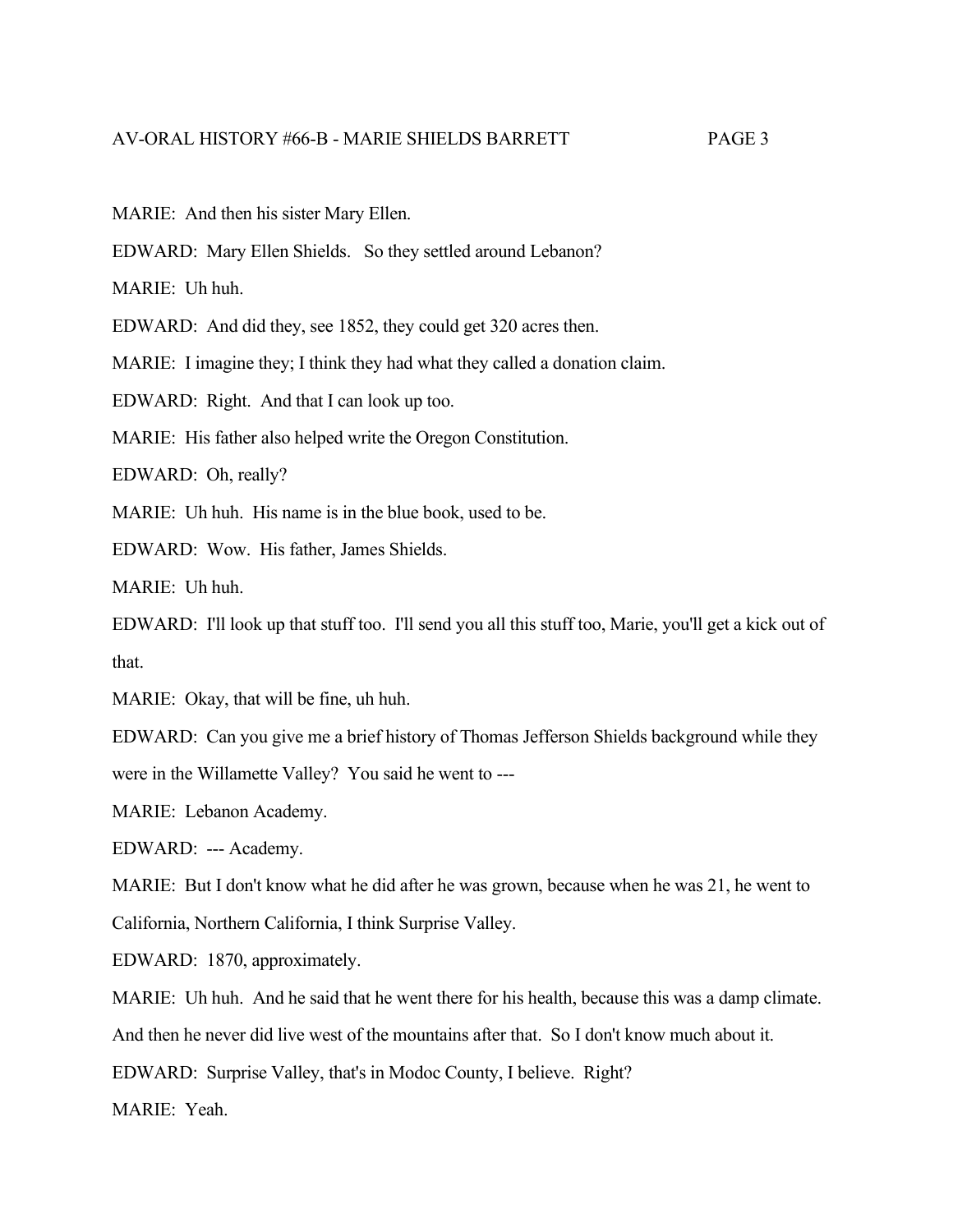EDWARD: How long did he stay there, do you have any idea, Marie?

MARIE: Well, let's see, he was married at 31 in Lakeview, Oregon. He worked in a general merchandise store as a clerk.

EDWARD: In Lakeview?

MARIE: No, I think that was in Surprise, in oh, what's the name of that --- Alturas.

EDWARD: Alturas. I was going to say Alturas.

MARIE: I think so. But now I'm not sure, because all of that stuff --- You see after my brother died, why my nephew sent all that stuff to the Burns Museum so probably a lot of that will be there. EDWARD: Good, good, it's saved, it's saved. Most of it is just thrown away.

MARIE: I know a lot of it. It's lucky that they saved it. My cousin's wife said that he sent her a lot of the stuff from there.

EDWARD: So, he went to Lakeview, and he married Julian Garrett in 1880, is that right? MARIE: Uh huh.

EDWARD: Why, do you know why he decided to go to Silver Creek?

MARIE: Well, the whole family, you know, all the Garrett's went there. They all came out with a group. My grandfather and, well in fact I think most of them, they all came together. And I don't know why they decided to come to such a far away place, you know. And there was no highways or anything very well.

EDWARD: Nothing.

MARIE: And then they moved to what they called the Upper Valley, out of Silver Creek, and had a dairy ranch. They had cows, and they packed butter, and shipped it to Canyon City. Took it to Canyon City, I guess. But I don't know --- and my father made what they called butter firkins, a big barrel shaped thing, and that's what they put the butter in.

EDWARD: And they put that in a wagon and ---

MARIE: That must have been what they did, and then hauled it to Canyon City.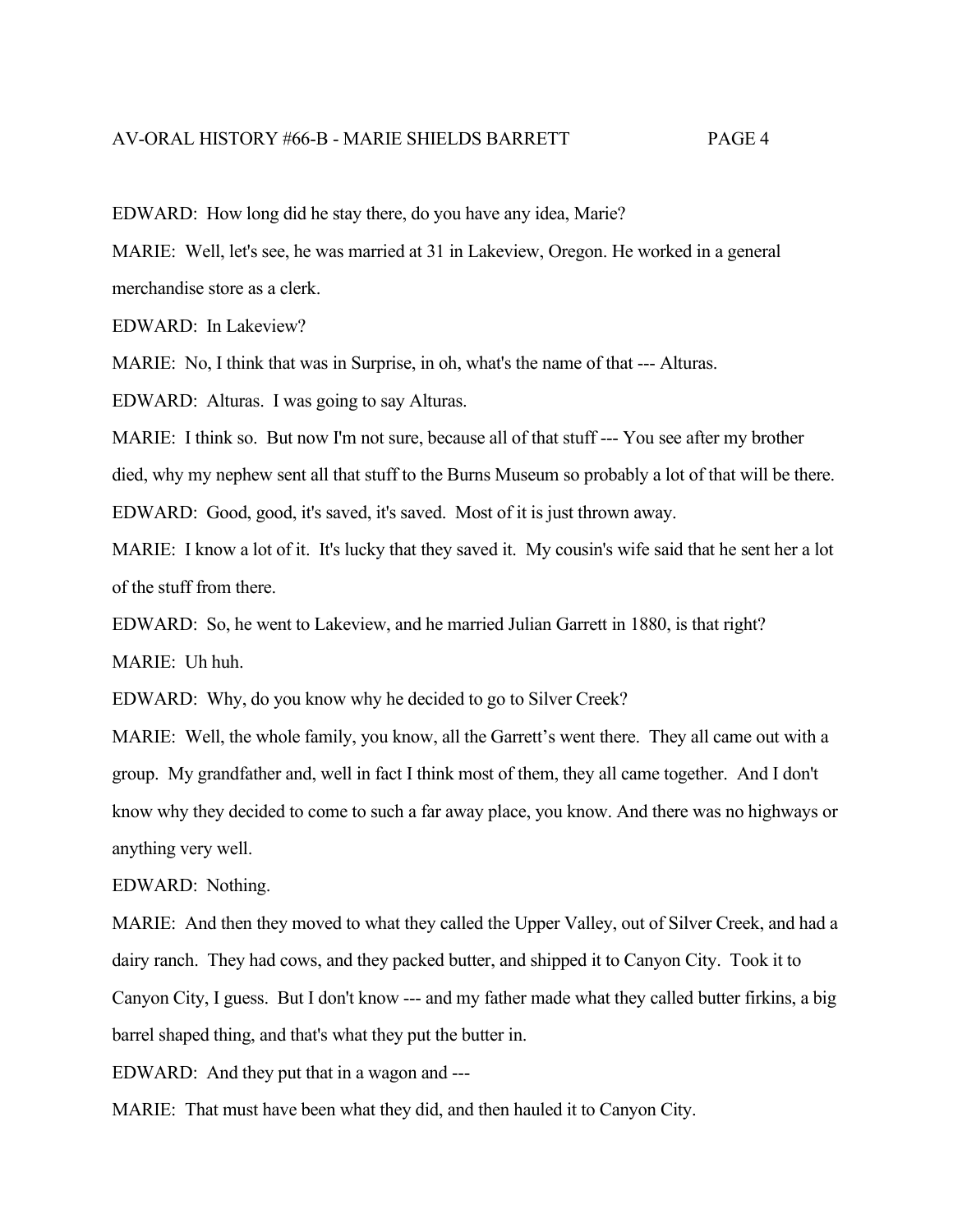EDWARD: Because Canyon City was about the only town ---

MARIE: Well, that was the county seat then, and Harney County was part of ---

EDWARD: Grant.

MARIE: --- Grant County. Uh huh.

EDWARD: Did --- but he never mentioned --- the Garrett's went to Silver Creek too?

MARIE: Yeah, they lived there. They lived near my folks until 1900, when they moved to ...

Valley.

EDWARD: Did they ever mention the Cecil's?

MARIE: Oh yeah, I knew the Cecil's.

EDWARD: And they were there before?

MARIE: Yeah, Mr. Cecil, I think, was the first homesteader in that valley.

EDWARD: Wilson?

MARIE: Wilson, I don't know.

EDWARD: John Wilson?

MARIE: I don't know.

EDWARD: Oakerman's?

MARIE: Yeah, I knew all the Oakerman's.

EDWARD: Bakers?

MARIE: Yeah, I knew quite a few of the Bakers. In fact ---

EDWARD: They were the early ones.

MARIE: Yeah, they were, uh huh.

EDWARD: Before your dad.

MARIE: Yeah, I think they were, uh huh. I know Mr. Cecil was.

EDWARD: What did your dad say when they first moved to Silver Creek? Oh, by the way, was

your dad's original homestead just below the cemetery, the Silver Creek Cemetery?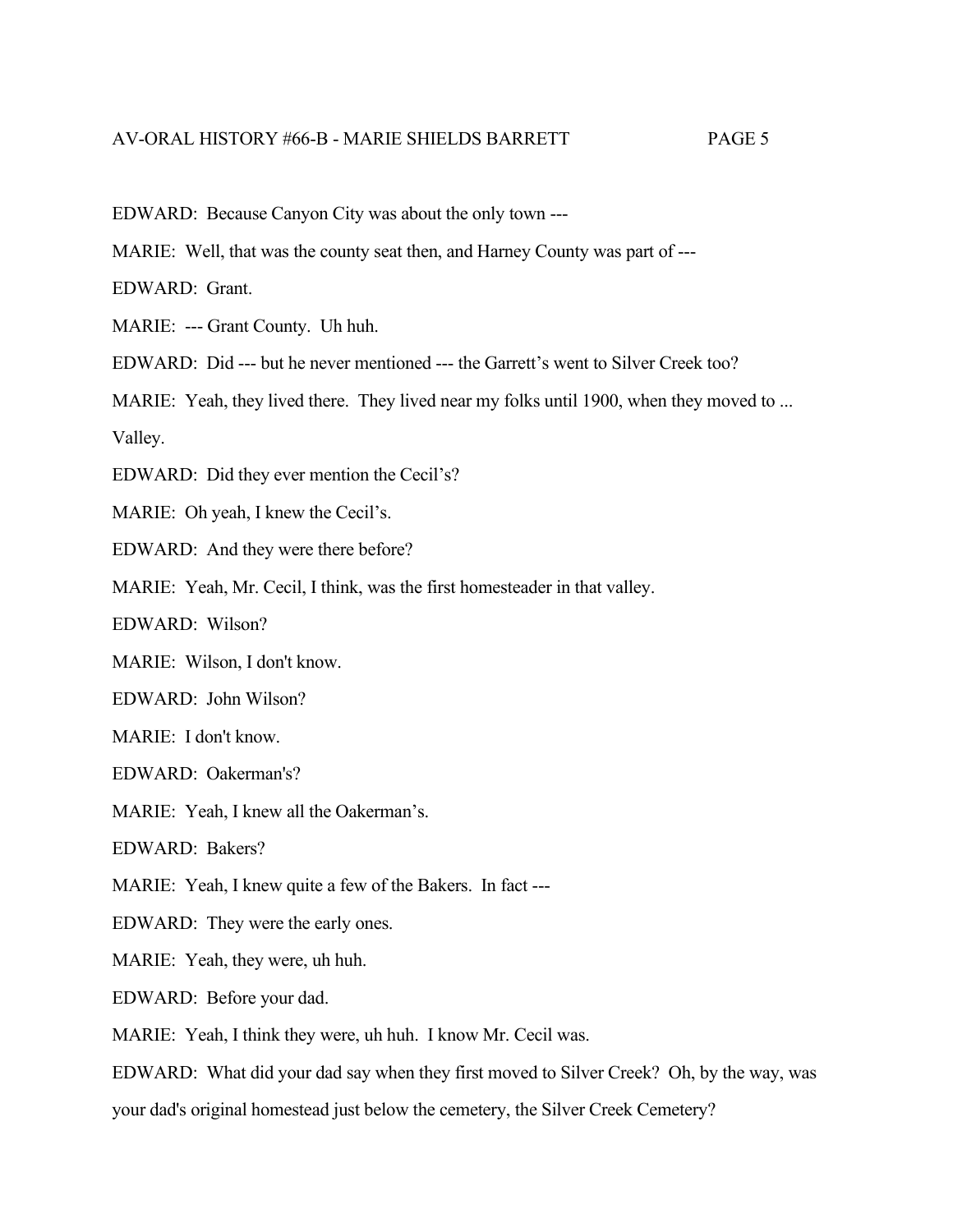MARIE: No, I don't know about that. They did live up the valley before they moved down there.

But I don't know --- Henry Street owned the cemetery, he donated it to the ---

EDWARD: The cemetery is kind of on a little hill, and you look down on a little ---

MARIE: Yeah, right down there is his house, uh huh.

EDWARD: Yeah. When your mom and dad moved there, how did they first live, what did they

do? Do you know if they had a tent, or did they ever mention anything about that?

MARIE: No, I don't know how they --- any of the families lived when they first moved there. I know that my dad built that log cabin that they lived in.

EDWARD: And then he built a house later on?

MARIE: Yeah, another house, uh huh, which was really not too much of a house. My grandson thought that that was the cabin. (Laughter)

EDWARD: Oh, it was that bad, huh?

MARIE: Well when he saw it, you know, he didn't know. He was just young, and he didn't know - --

EDWARD: Yeah.

MARIE: He said did you live in the white house? And I said no, I never lived in the white house. My brother built that after, long years after I moved away.

EDWARD: Now Myra was the first one born. Was she born in that log cabin; do you know?

MARIE: No, my mother went back to Surprise Valley to, I guess, I don't know, wherever it was ---Cedarville.

EDWARD: Cedarville, yeah.

MARIE: Yeah, my mother went back there for her to be born. And I think --- no, I think she was born before they moved out there, and she went back for Ernest to be born.

EDWARD: Ernest, yeah.

MARIE: That was two years later.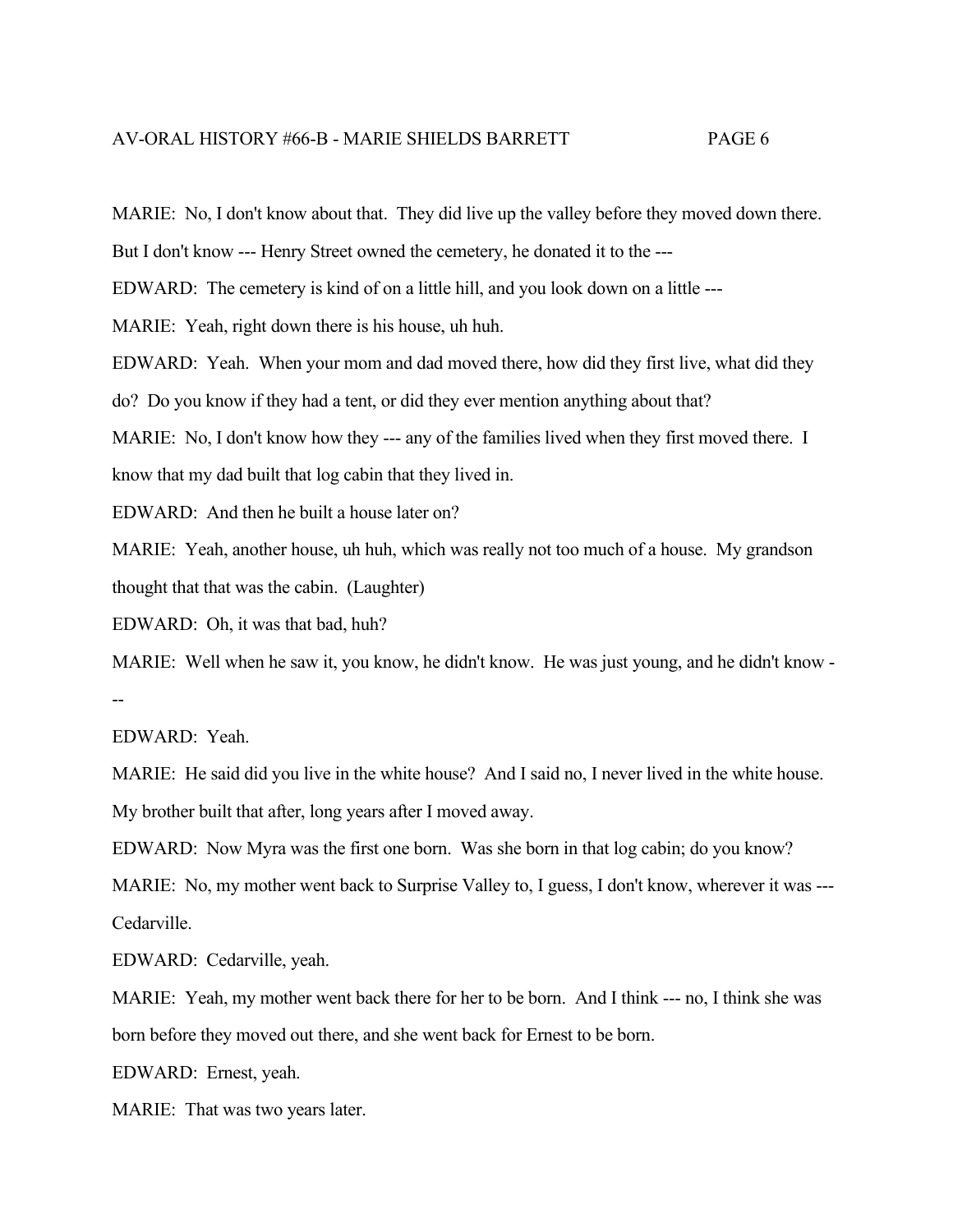EDWARD: Okay, I see, right. That makes sense.

MARIE: I probably got everything crazy ---

EDWARD: Where were you born, Marie?

MARIE: I was born right there in that house in the valley, uh huh.

EDWARD: In the house, the second house?

MARIE: Yeah, uh huh.

EDWARD: The log cabin, then the house.

MARIE: Yeah. And a midwife ---

EDWARD: Who else was born in that house? Was Ruby?

MARIE: I think Ruby was born before they moved in that house. But Virgil probably was.

EDWARD: Virgil and you?

MARIE: I think so, probably, I'm not sure. A lot of things I never asked.

EDWARD: Yeah, oh yeah. I wonder if that house is still standing. I'll find out. They first lived in there --- I know the Bakers and Cecil's were there. Now, we'll come back to old Bill Brown. Do you have any idea how your father got to know Bill Brown?

MARIE: I think that time he gave himself up to my father is the first time he got acquainted ---

EDWARD: The first time?

MARIE: --- with him, as far as I know. He went out after he killed this man, Overstreet ---

EDWARD: Overstreet.

MARIE: --- who was buried in the Silver Creek Cemetery. And he came and waited out on the little hill there back of the house, which would be close to where the highway goes through now, you know.

EDWARD: The main highway?

MARIE: Yeah, uh huh. And he waited out there until he could see smoke at the house, because he didn't want to disturb them before he came in and gave himself up.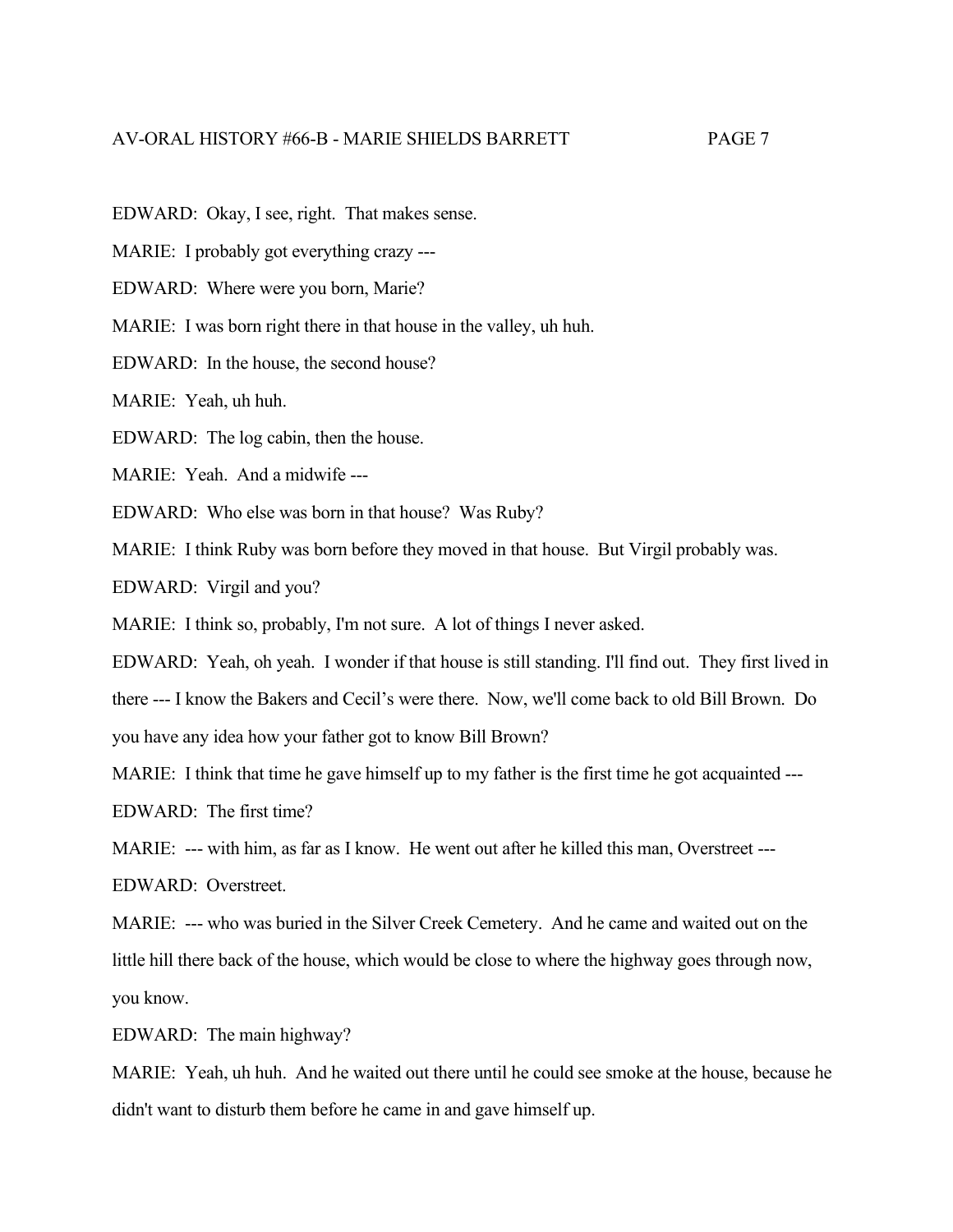EDWARD: So, you think that's the first time that your dad saw Bill Brown?

MARIE: I believe it might have been.

EDWARD: It could have been.

MARIE: My dad always thought that it wasn't his fault, you know. He always thought that.

EDWARD: Yeah. What, do you know what year that was? Was it before 1890?

MARIE: Gosh, it must have been before that.

EDWARD: It's been said, and I'm going to have to go to Canyon City or something, but it has been said that it was 1886, but that's questionable.

MARIE: '86, I don't really know what year it was. I never thought to ask.

EDWARD: Yeah, well it wasn't important, you know.

MARIE: Uh huh.

EDWARD: This Johnny Overstreet ---

MARIE: Yeah.

EDWARD: --- what did your father feel about this Bill Brown shooting Johnny Overstreet?

MARIE: Well, this man that, I guess it was a sheep war, and this other man, at least they thought

that he was in the wrong, and they thought that he shot --- that this, I think Overstreet was just his

hired man, wasn't he?

EDWARD: Overstreet was evidently hired to Ike Foster at the Riley-Hardin Ranch.

MARIE: Not Ike Foster, somebody else Foster.

EDWARD: Was it?

MARIE: Because Ike Foster was our neighbor.

EDWARD: He was? Wasn't Ike Foster the foreman for the Double O Ranch?

MARIE: Well now, maybe so.

EDWARD: I think so.

MARIE: Maybe he was.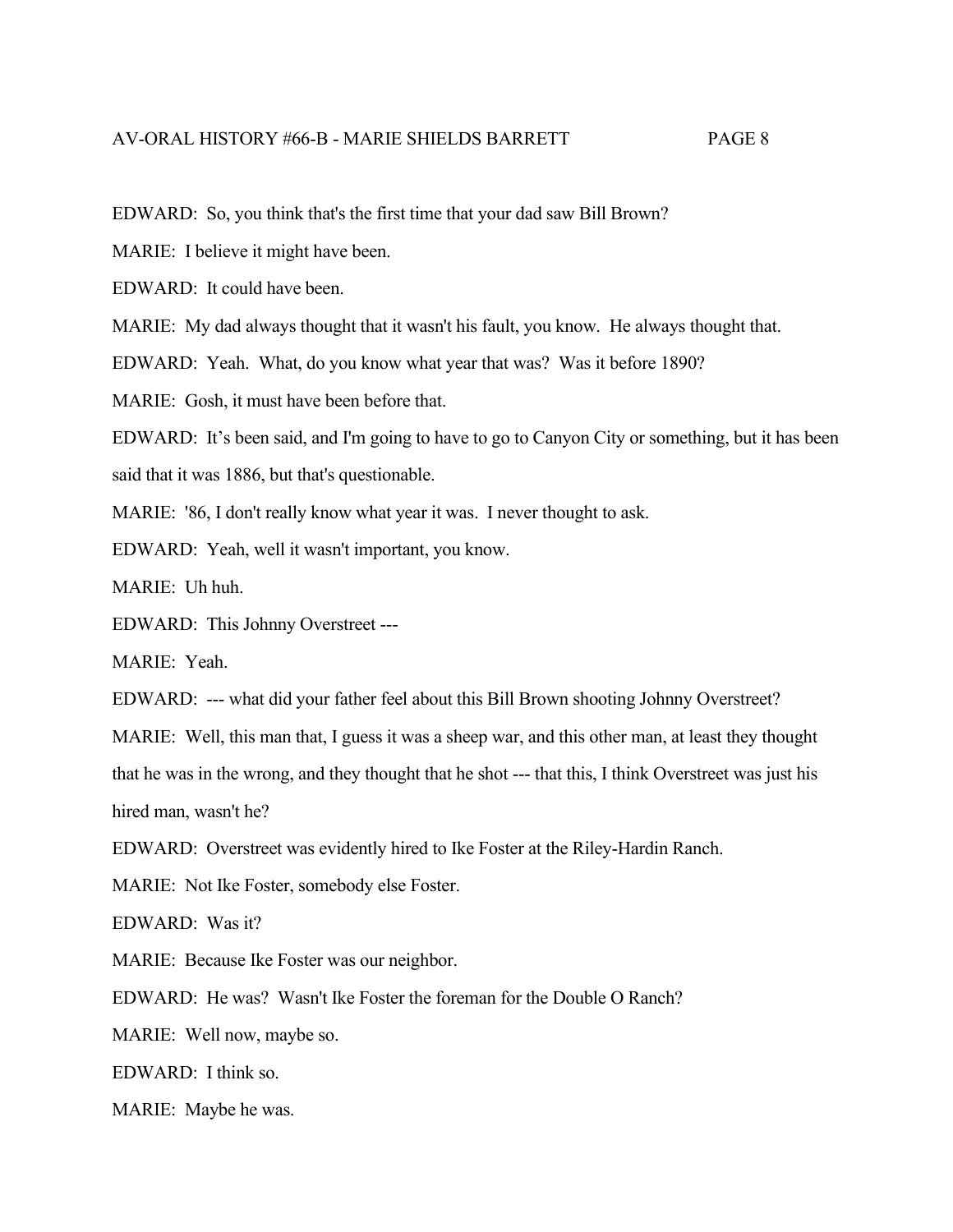EDWARD: You remember the Riley-Hardin Ranch?

MARIE: I remember hearing about it.

EDWARD: Hearing about it. That's right because Hanley bought out Riley-Hardin.

MARIE: Uh huh. Yeah, I knew Bill Hanley, too.

EDWARD: Yeah, yeah. He bought him out in 1904, something like that. So, you were just a little, a little girl.

MARIE: Well, I, you know, I knew Mr. Hanley even after I was married; he used to come through there.

EDWARD: So, your father, feeling about Bill shooting Johnny Overstreet, did he ever say anything; ever hear anything?

MARIE: Well, he took Mr. Brown's part all the way. It was something --- But during the time that he was holding Mr. Brown, they had a --- there was another cabin on our place, it was called the Mansfield Cabin, and he had him down there. And some of the neighbors came and paraded around the house, threatening. And my dad just protected him.

EDWARD: The Mansfield Place?

MARIE: Yeah, it was called the Mansfield Place, I don't know why. It was part of our place later.

EDWARD: I wonder if that was Mayfield's Place?

MARIE: No, this was Mansfield.

EDWARD: It was Mansfield.

MARIE: Uh huh. I don't know who lived there before; I guess Mansfield's did. (Laughter)

EDWARD: Yeah, evidently. Now did --- what was your father --- he didn't become Judge until 1889.

MARIE: Uh huh, county judge.

EDWARD: So --- county judge. So was your father, what was his role, was he kind of a ---

MARIE: Oh, he was a justice of the peace.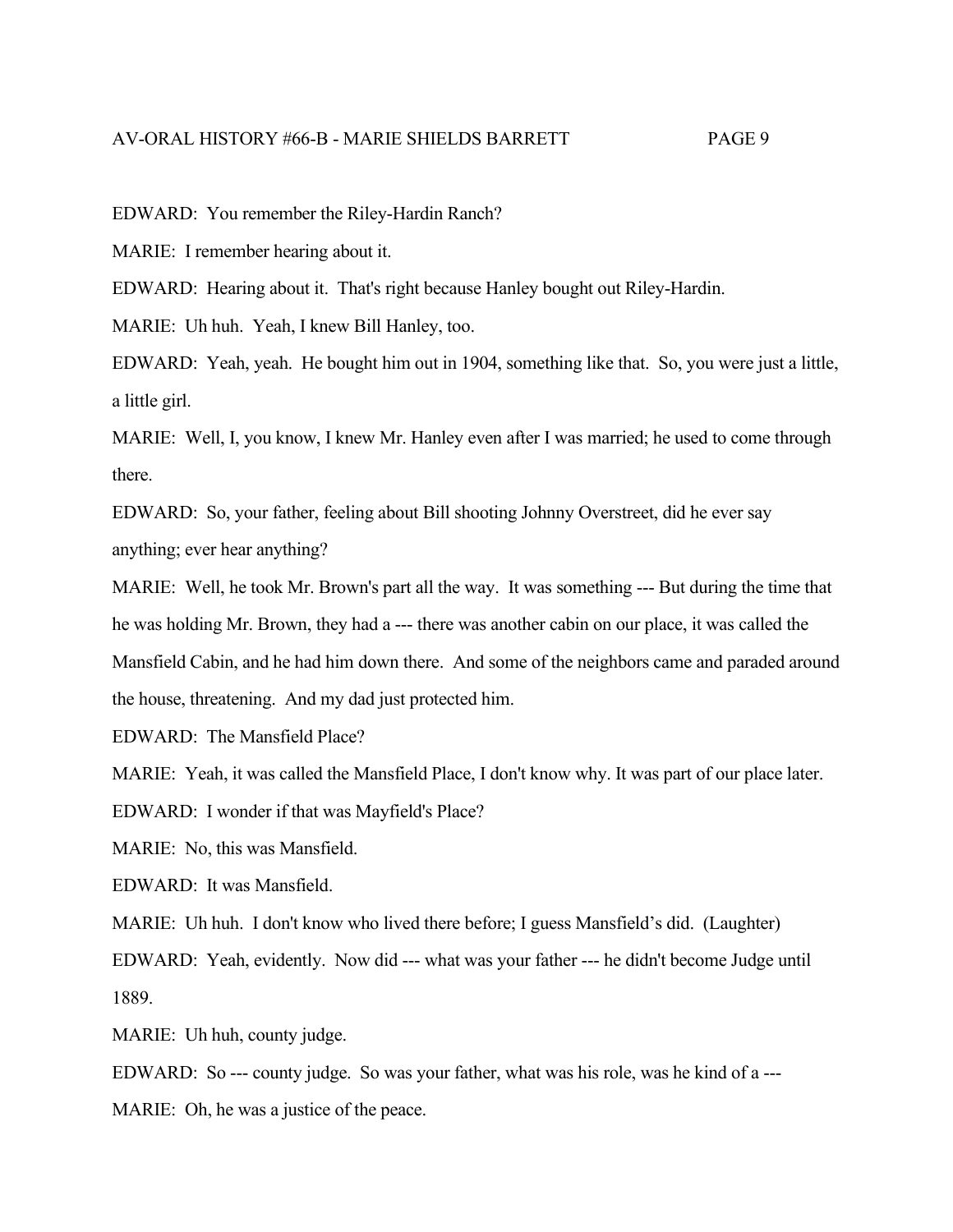EDWARD: Oh, I see.

MARIE: That was all, you know, justice of the peace in those days just did everything.

EDWARD: Right.

MARIE: When they were away from this county seat.

EDWARD: So, he was the justice of peace ---

MARIE: He performed five weddings.

EDWARD: Okay, before 1889. So, he was a justice of the peace, and that's why ---

MARIE: That's why Mr. Brown gave himself up to him.

EDWARD: I see. See, I didn't know that.

MARIE: Oh yeah, uh huh. That's the authority he had.

EDWARD: Yeah, he was the head honcho.

MARIE: Yeah, I remember we had the state seal there, an old-fashioned state seal. My brother and I used to sit, put the official stamp on things for fun.

EDWARD: How long was he justice of the peace, Marie, for a long time?

MARIE: I don't know, but it must have been quite awhile, uh huh. Probably nobody else wanted the job.

EDWARD: Well, where did your dad get all of this political knowledge?

MARIE: I don't --- he was a well-educated man; he was a teacher. And, you know, like he taught elementary school, and that's what he did in the, you know, in the wintertime, or the --- I think about seven months of the year that he taught. He taught my oldest brothers, my oldest brother and sister. EDWARD: He taught school in Suntex?

MARIE: Well, no, Suntex was --- I think it was called Curry, I think it was Curry, but I can't think what it was.

EDWARD: Oh Curry, could have been. C U R R Y.

MARIE: Uh huh. I think that's where he taught.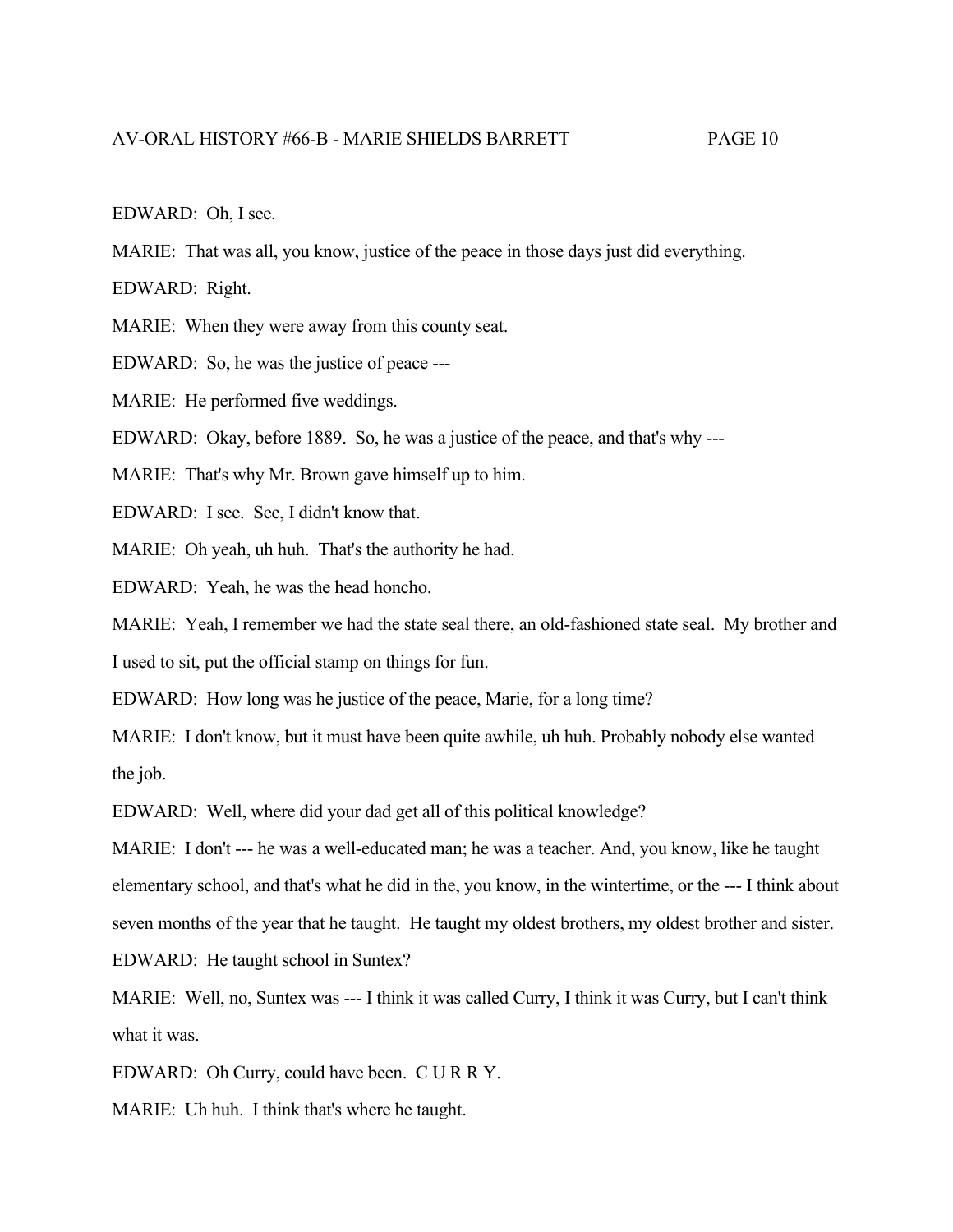EDWARD: Because he was teaching school in the 1890's, I know that. Huh. So anyway, did he go to, did he go to Canyon City and help Bill Brown out over this shooting?

MARIE: He took him; he took him in there. Took him to Canyon City, as, you might say he wasn't arrested, but he, you know, had given himself up to my father because he was justice of the peace.

EDWARD: Do you have any idea, Marie, where this shooting took place?

MARIE: No, I used to know, but I don't know now.

EDWARD: Oh.

MARIE: Somewhere out on the range.

EDWARD: I want to try to find this place so I can take pictures, and nobody can actually pinpoint what spring. Was it on Lost Creek, was it on ---

MARIE: I don't really know. I know my father would tell about, at the trial, why this man said that he had --- instead of saying he dropped down and dodged the bullet, you don't dodge a bullet you know. And he said, "drapped", I "drapped" down and dodged the bullet. I heard my dad say that. (Laughter)

EDWARD: Well, I've got to find that out somehow, I want to go there.

MARIE: I think it was out there on the range somewhere, where the --- see everything was free those days. You didn't pay for any range use or anything.

EDWARD: Right. I've got ---

MARIE: I expect everything I've told you is wrong, because it is all hearsay for me.

EDWARD: Oh, no, no, no. He came from a, evidently a well-educated family.

MARIE: Yes, he did, uh huh. I think his brother was there at one time too.

EDWARD: Yeah. He, his one brother was a doctor, and his sister, this is Bill Brown's sister was a doctor.

MARIE: His sister was a doctor.

EDWARD: Yeah, was a doctor.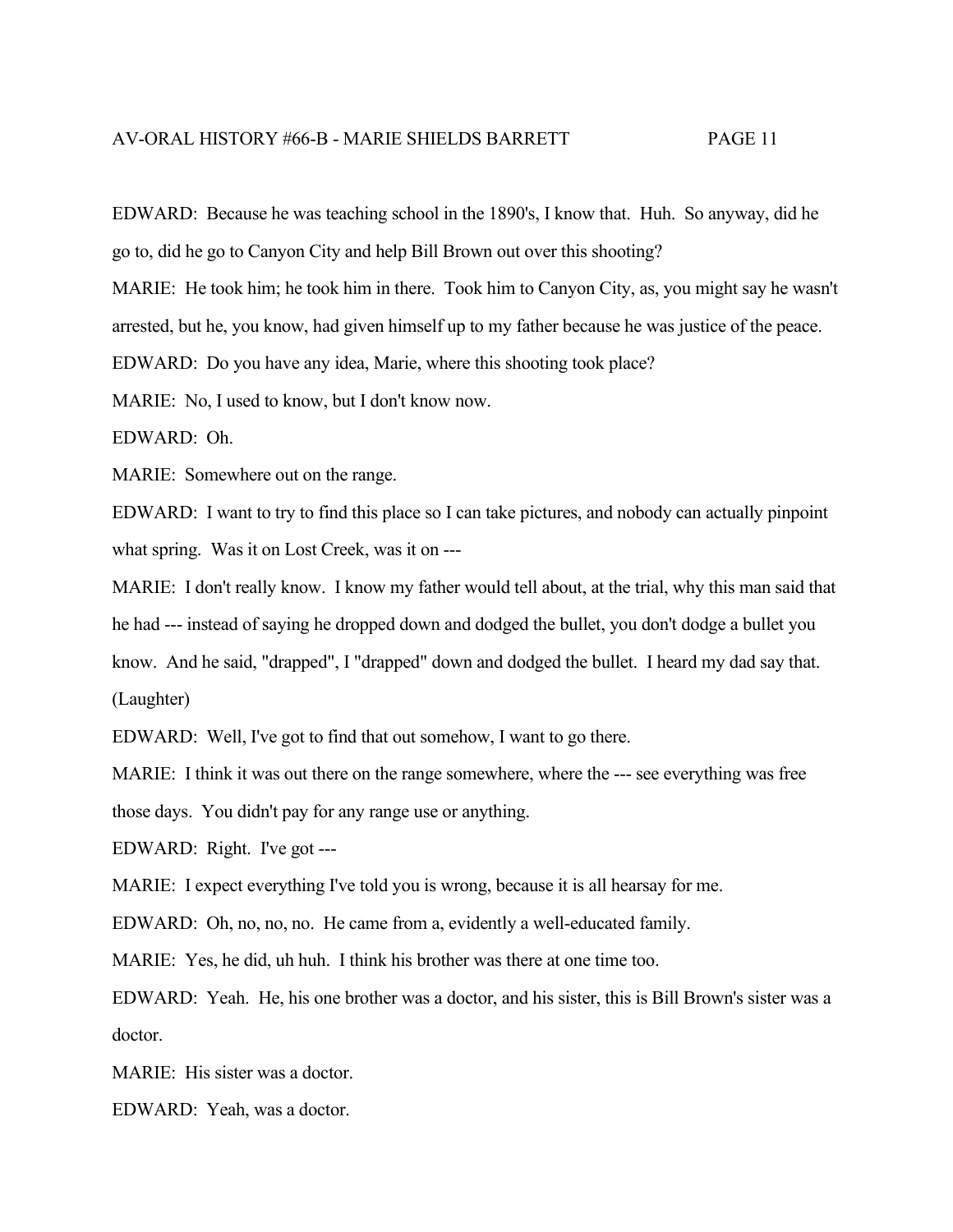MARIE: Mrs. Winslow.

EDWARD: Whew. Okay, anything else about the old Johnny Overstreet shooting? MARIE: I just don't know anything about that, except just what they told me. EDWARD: Well, it sounds like Mr. Brown had the right to blow this guy away. (Laughter) MARIE: Well, yeah. My mother said it put an awful strain on him, and wondered if that was why he was so, kind of crazy there for a while. She said, "He'd say, it's such a strain on the mind." EDWARD: Yeah, evidently it was.

MARIE: Uh huh. I know later on he --- he was telling about this thing, in love with this beautiful girl, was my sister. And Ruby was working for him, you know, at the Buck Creek Ranch, she and her husband. She was doing the housekeeping and he was telling the story to people about this beautiful girl rising up among the sheep, you know, as a vision of this beautiful girl. And somebody said, "Well how long did that last?" And he said, "Oh about three months." And Ruby said she heard him, and she said, "Mr. Brown it was nearer three years." Ruby was about 8 years old; you see, she knew everything that was going on. (Laughter)

EDWARD: Oh, by the way, who did Myra marry?

MARIE: Joe Vanderpool.

EDWARD: Joe Vanderpool, Joe Vanderpool, out of Prineville?

MARIE: They were from the valley, but I don't know what place down in the Willamette Valley. ... homestead ...

EDWARD: What did your --- can you, I know this is hard, Marie, but do you remember anything your father or mother said about Bill Brown during all the long years you've lived, and they lived? Anything stand out in your mind about old Bill, besides ---

MARIE: Oh, nothing, you know, mostly the things you'd hear about him was about, was from people that worked for him, and things like that.

EDWARD: Yeah.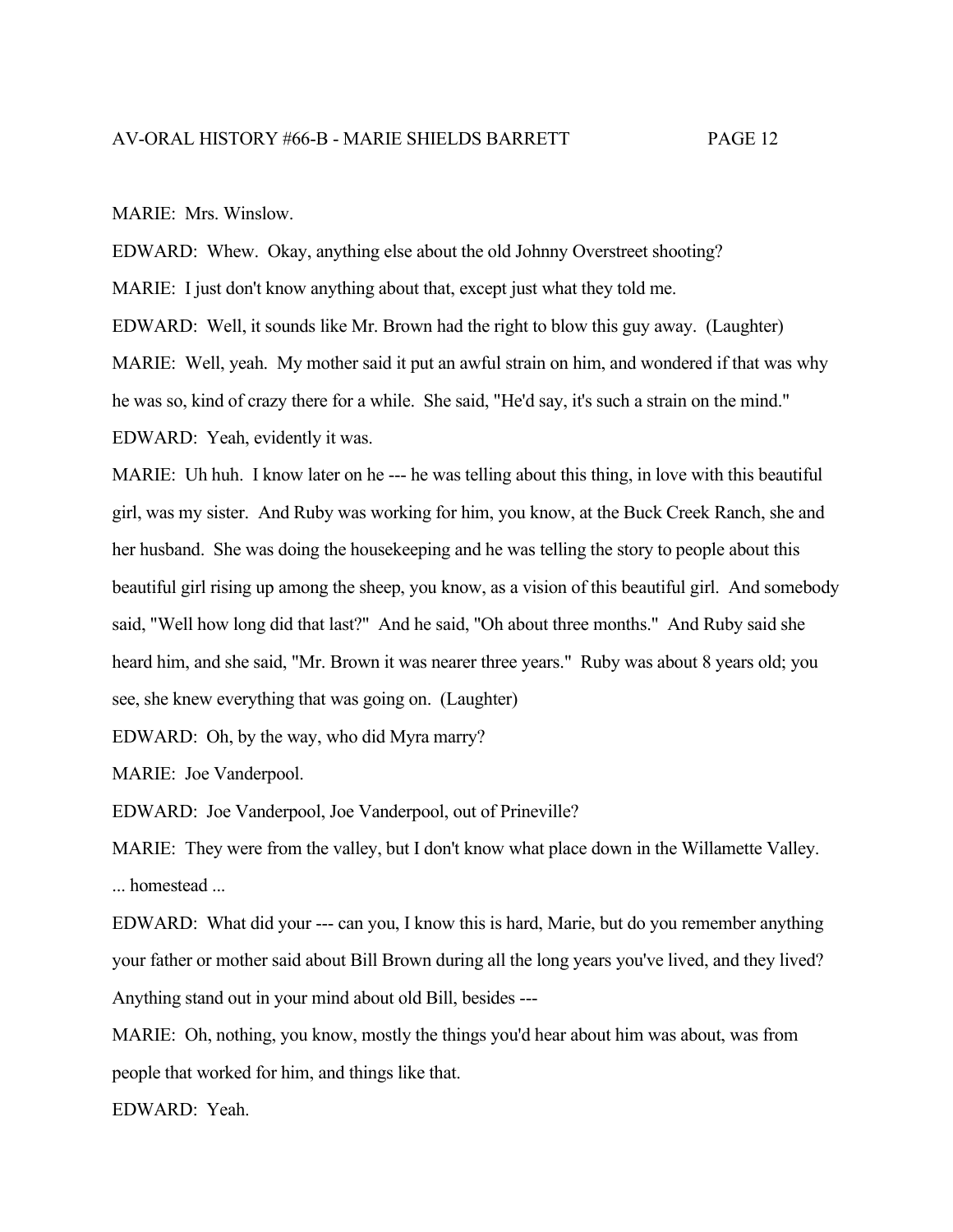MARIE: We had some homesteaders that lived close to us, and the people were from Boston. And they, didn't even know, he didn't have any means of transportation or anything. And he went over and herded sheep because he didn't have anything else to do. And he'd write letters to his wife there, and she would read the letters to us. And he'd say, I told old "B" to go to "H". (Laughter) And then people said he'd carry raisins and strychnine in the same pocket, you've heard the story I suppose.

EDWARD: Oh yeah.

MARIE: And I don't know, I don't really remember much about him.

EDWARD: Did you ever see Bill Brown personally?

MARIE: Yes, he was at the Electric Ranch when my sister worked there.

EDWARD: Right.

MARIE: And my sister and brother-in-law. And they had the store, he had a store, you know, and he had people come and help themselves at the store. And, you know, they just stole from him, the people. People were starving and everything, and he didn't care I guess.

EDWARD: Yeah. Where was the store located?

MARIE: It was right across the road from the house, uh huh.

EDWARD: Right across the road. Was there by any chance --- oh, don't snow. Was there by any chance, do you remember, a garage?

MARIE: Garage?

EDWARD: Yeah.

MARIE: I don't even remember whether he had a car or not.

EDWARD: Probably not.

MARIE: And I was only 13.

EDWARD: Yeah, 13, that would have been in 19---

MARIE: Yeah, he must have had a car, but I don't think he drove it. He must have had a chauffeur.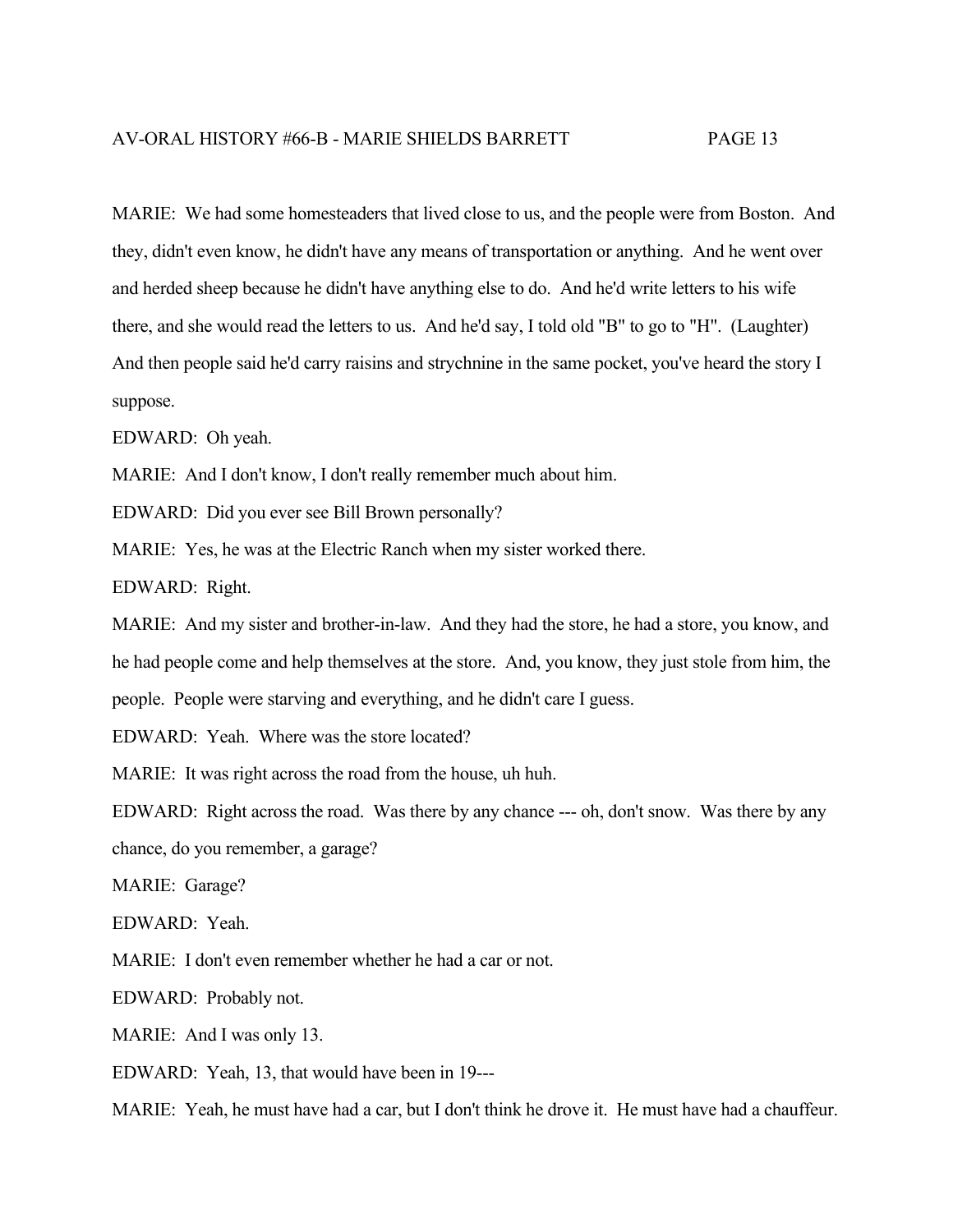Oh, he did have a chauffeur, I guess.

EDWARD: I don't think he drove too much.

MARIE: No, I don't think he drove.

EDWARD: Where was the store? Right across the street.

MARIE: Right across the road, uh huh.

EDWARD: Was there --- do you know what happened to the store?

MARIE: No, I don't know. I never knew whether it was torn down or what.

EDWARD: I've been trying to find pictures, but whew --- Was it a small building, or ---

MARIE: Oh, it was just like a long building with a ---

EDWARD: About the size of your garage maybe?

MARIE: Oh, it was bigger than that.

EDWARD: Bigger?

MARIE: Oh yeah, it was probably twice that big.

EDWARD: So that's about 14 x 24, or something like that. So a little bigger than that.

MARIE: It was probably twice that big, uh huh.

EDWARD: Did, was there a schoolhouse around there then, in 19---

MARIE: I don't know where the schoolhouse was, I don't remember. See, I used to go to the Street

place, and then Henry and Ruby had a homestead there, and I used to go down through that valley,

you know. But after they moved to Silver Creek, I never was at Buck Creek anymore.

EDWARD: The Joe Street homestead was down the creek from Bill Brown's house, right.

MARIE: Uh huh.

EDWARD: And you know that old coal cellar is still there.

MARIE: I don't know.

EDWARD: Yeah, it's still there. Joe Street built that, way long time ago. In between that, Joe Street's place, and Bill Brown's place, there is another house that's on the creek.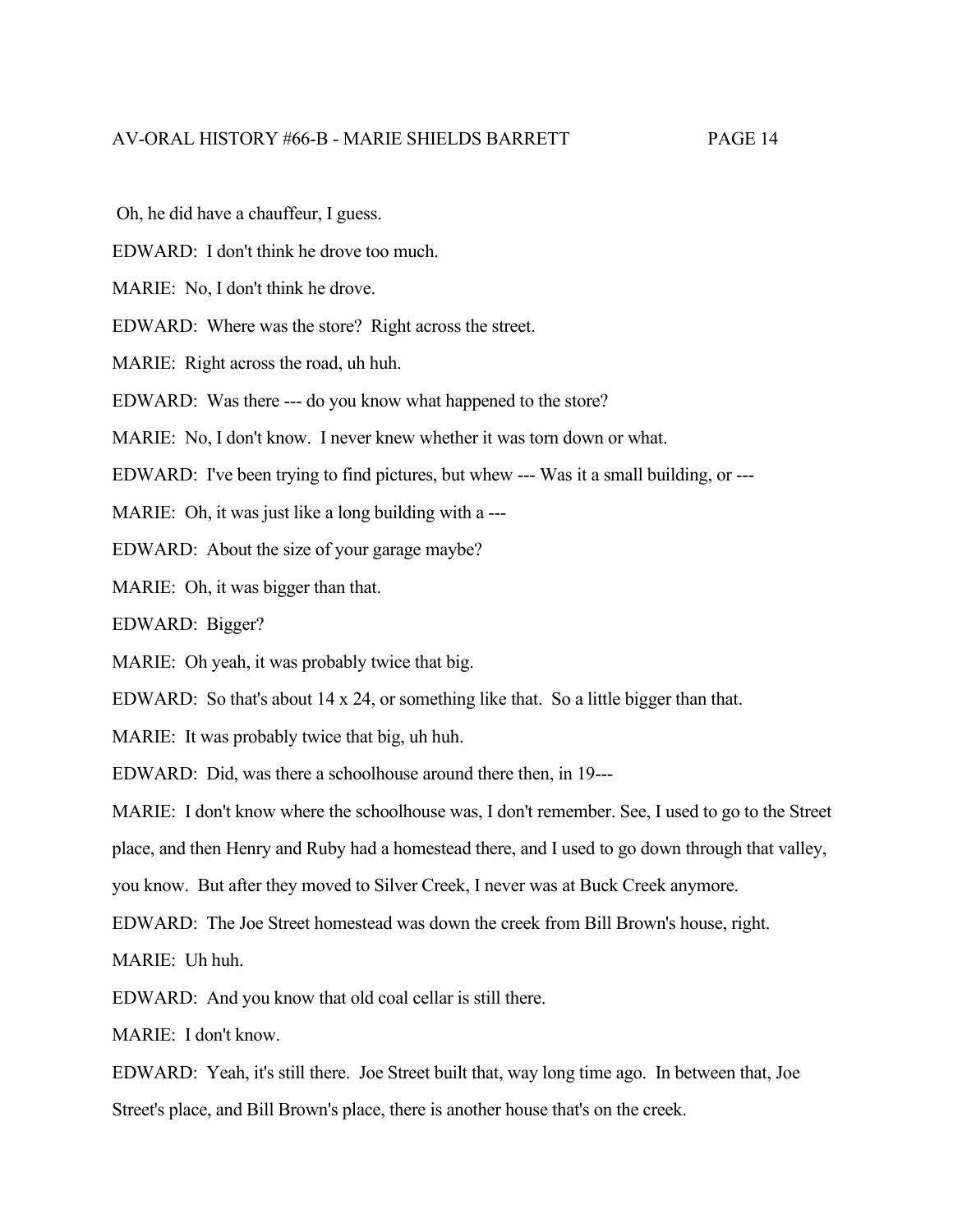MARIE: Lemon, ... Lemon.

EDWARD: Lemon's, it's still standing.

MARIE: Is that right?

EDWARD: I forgot those pictures; I was going to bring those pictures of it. They're still standing, that Lemon place.

MARIE: I was, the last time I was there I guess was probably, as I say, when I was 13. I remember that Mr. Brown was over there, and his desk was just a mess, you know. And he said, "Ruby will you go over and get my glasses?" And she said, "Where are they Mr. Brown?" He said, "Oh ... find them."

EDWARD: What was the inside of Bill Brown's house like, Marie?

MARIE: It was nice.

EDWARD: Did he have nice furniture, and ---

MARIE: I can't remember about the furniture. I remember the house was nice, and the rooms were

nice. And of course, my sister was a good housekeeper.

EDWARD: Did Ruby Shields Street; is she the one that took care of the house?

MARIE: No, yeah, they worked for them for a certain length of time, I don't remember how long.

EDWARD: I think they were there quite a while.

MARIE: It seemed to me like they were.

EDWARD: They were there in the 1910's, right?

MARIE: Well, 1910, let's see.

EDWARD: 1910's.

MARIE: 1910 they were married, so it was in 1911. And then when I was 13, so that would have

been 1913 that I was still, that they were still there. I don't remember when they left.

EDWARD: What about Lena?

MARIE: Yeah.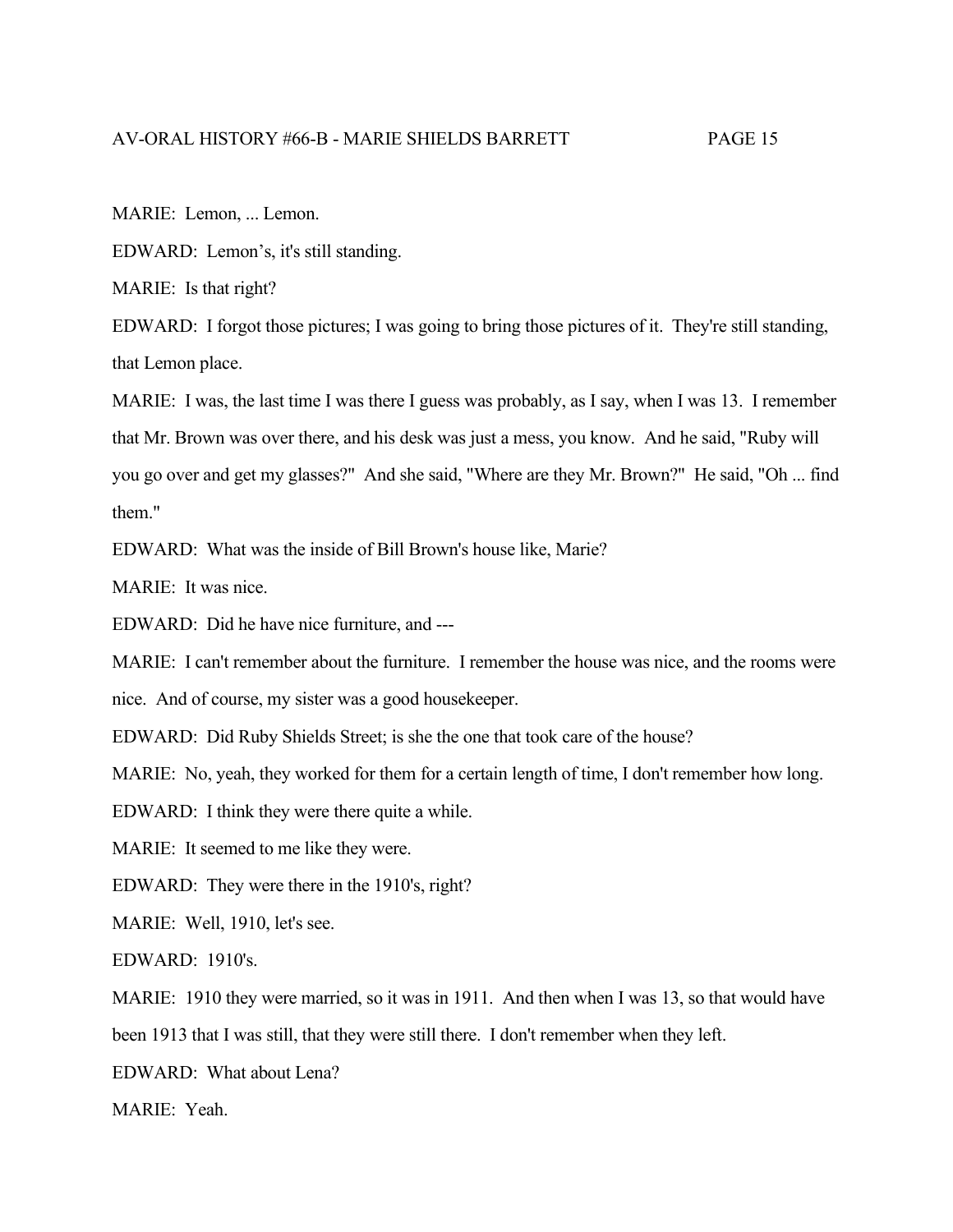EDWARD: She was, was she the cook?

MARIE: No, Lena was married to Harve Winslow, his nephew. But I remember that she was there sometimes, but I don't remember under what circumstances.

EDWARD: She married Paul Wilson.

MARIE: Yeah, she married Harve Winslow, that was Brown's nephew, you know. Then she had two children by him.

EDWARD: Oh, I see, I see, okay.

MARIE: And then later on she married Paul Wilson. Lena is over 100 years old. She is still ---

EDWARD: Just, she just died this summer.

MARIE: Did she die?

EDWARD: This summer.

MARIE: Josephine didn't tell me about that.

EDWARD: Yeah.

MARIE: But she sent me a picture of her, when she was a 100. No, it wasn't either; it was when

she was, her golden wedding with Paul. I remember when she married Paul Wilson, and I thought -

-- and she was six years older than Paul, and I thought --- my niece and I thought that was the most

disgraceful thing we ever heard of, for a woman 26 years old, marrying a boy of 20.

EDWARD: She, Lena Street Wilson, died just, yeah, last summer. But Paul Wilson is still alive.

MARIE: Yeah, and Paul is only six years younger than she, so she was 101, so ---

EDWARD: Yeah, he is 95. And, oh, what's her name --- Ella, no, no, no. Elda, Elda ---

MARIE: Elda is her daughter, yeah.

EDWARD: Wilson Voight is taping ---

MARIE: Have you, have you visited them?

EDWARD: Yeah, I've talked to them on the phone.

MARIE: I've been to Elda's house. And Helen, Helen Winslow Moon is still alive.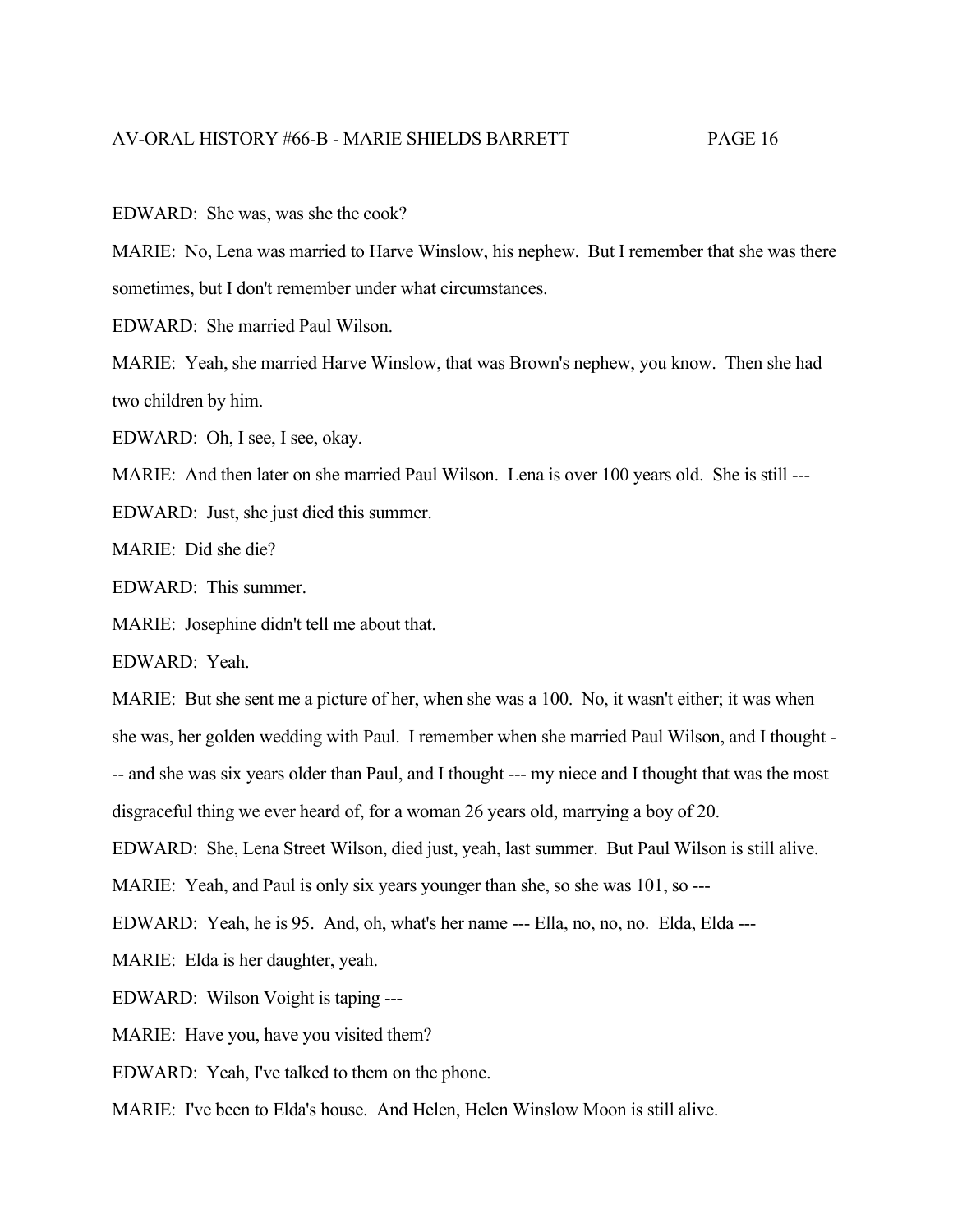EDWARD: Yeah, yeah.

MARIE: She was ---

EDWARD: She wrote me some stuff too, but I haven't got it, because the weather in Burns has been so bad.

MARIE: I know.

EDWARD: It has been like 21 below zero.

MARIE: I know my daughter-in-law still lives there.

EDWARD: It says in 1913 that Henry and Ruby Street bought the McGee Ranch.

MARIE: Yeah, at Silver Creek.

EDWARD: Yeah. So maybe they left.

MARIE: They bought it from; it was road land they bought from William Hanley, really. McGee's owned it later.

EDWARD: Huh. Do you recall anything else about Bill Brown there on Buck Creek, the house?

MARIE: Well, I remember that when I went out in the back yard and picked some chokecherries.

EDWARD: Those trees are still there.

MARIE: Are they?

EDWARD: Yeah, still there, those cherry trees, yeah.

MARIE: I don't remember very much about it.

EDWARD: I wonder why he built that house there. Do you know?

MARIE: I don't know, and I don't know why he put a nursery in it. Seemed like he never was going to get married.

EDWARD: The nursery was upstairs, right?

MARIE: Uh huh. Yeah, there was just --- it was a two-story house; it was a nice house.

EDWARD: Beautiful house. Like I told you, the GI Ranch owns it now.

MARIE: Oh, is that right?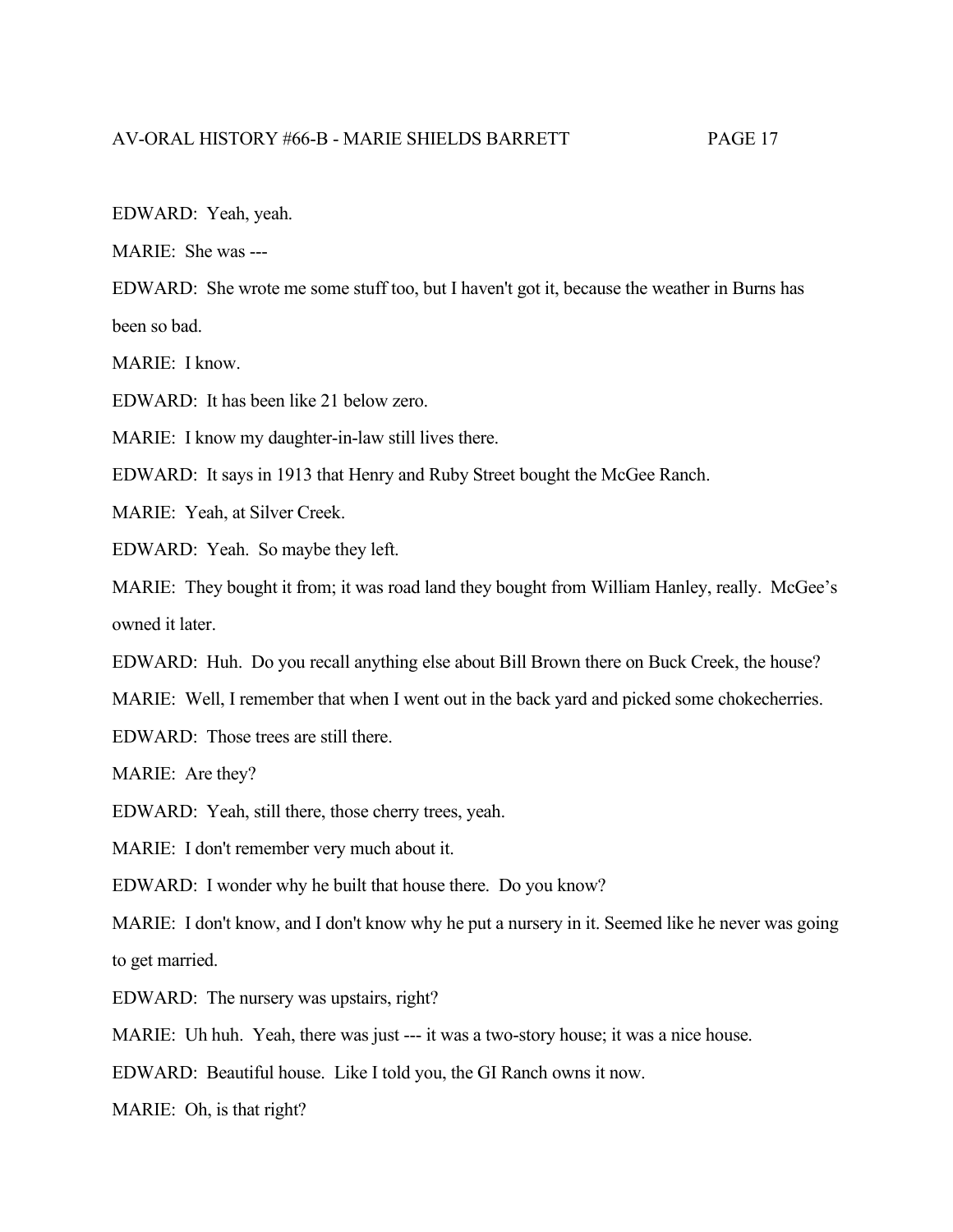EDWARD: And they remodeled it and put a new roof on it.

MARIE: Oh, uh huh.

EDWARD: You would think it would have burned down or something by now, you know.

MARIE: No, not necessarily.

EDWARD: It's still standing.

MARIE: Uh huh.

EDWARD: I didn't go inside, but I'm going to this summer.

MARIE: It was it was a nice home. Much nicer house than most of those houses around there were, you know, a lot of them were just kind of shacky.

EDWARD: Oh, little shacks.

MARIE: Uh huh.

EDWARD: Were you ever at Henry Street's homestead?

MARIE: Yes.

EDWARD: Was it a log cabin?

MARIE: No, no, he built a house there, had dormer windows and everything. And it was pretty well built, and pretty nice. And he didn't know what type it was, but somebody else, one of the homesteaders wrote up a story about it and told what kind of a house --- I can't remember now. But he didn't know what style of a house he was building, but he built it.

EDWARD: Was it two-story?

MARIE: Uh huh. Had two dormer windows up at the top. They didn't stay there very long, they moved to Silver Creek soon after that.

EDWARD: If you go from Bill Brown's Buck Creek house, down creek, go down the road, down stream, and then you come to Joe Street's place?

MARIE: Yeah.

EDWARD: Which Wesley Street later owned and sold to Barney.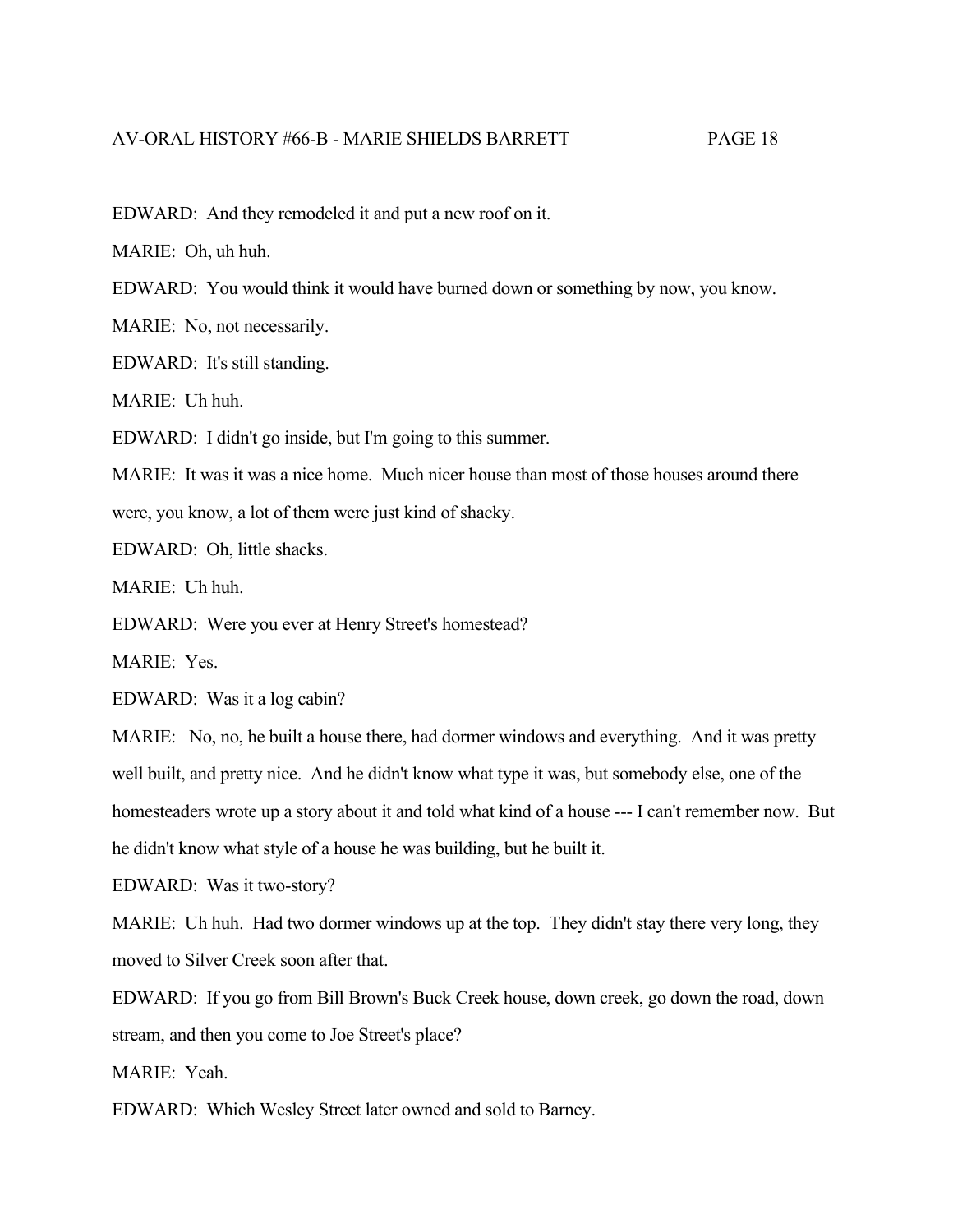MARIE: Yeah.

EDWARD: Okay, then you go from Joe ---

MARIE: Barney, what's his last name? Oh, Barney was ---

EDWARD: Grant.

 $\text{MARIE:}$  --- it was his last name.

EDWARD: Grant, yeah Grant Barney.

MARIE: I remember him.

EDWARD: They're still alive.

MARIE: Uh huh.

EDWARD: I talked to them.

MARIE: I remember him.

EDWARD: You go from Joseph Street's homestead, follow the creek, and the creek kind of poops out.

MARIE: Uh huh.

EDWARD: Was Henry Street's house ---

MARIE: It was about a mile, I think, from his folks.

EDWARD: That place is still standing.

MARIE: Uh huh. Was it a pretty nice looking house?

...

MARIE: ... Ruby and Henry's place, they had a --- I guess it was a schoolhouse where they had the dances, I don't remember.

EDWARD: You went from your dad's house on Silver Creek by buckboard?

MARIE: Well, I remember going in a, oh we went in a Model-T Ford. And sometimes --- I remember, the one I remember the most when I was about 14, was we went on a big sleigh with a

four-horse team. My brother and some of the other men drove the four-horse team.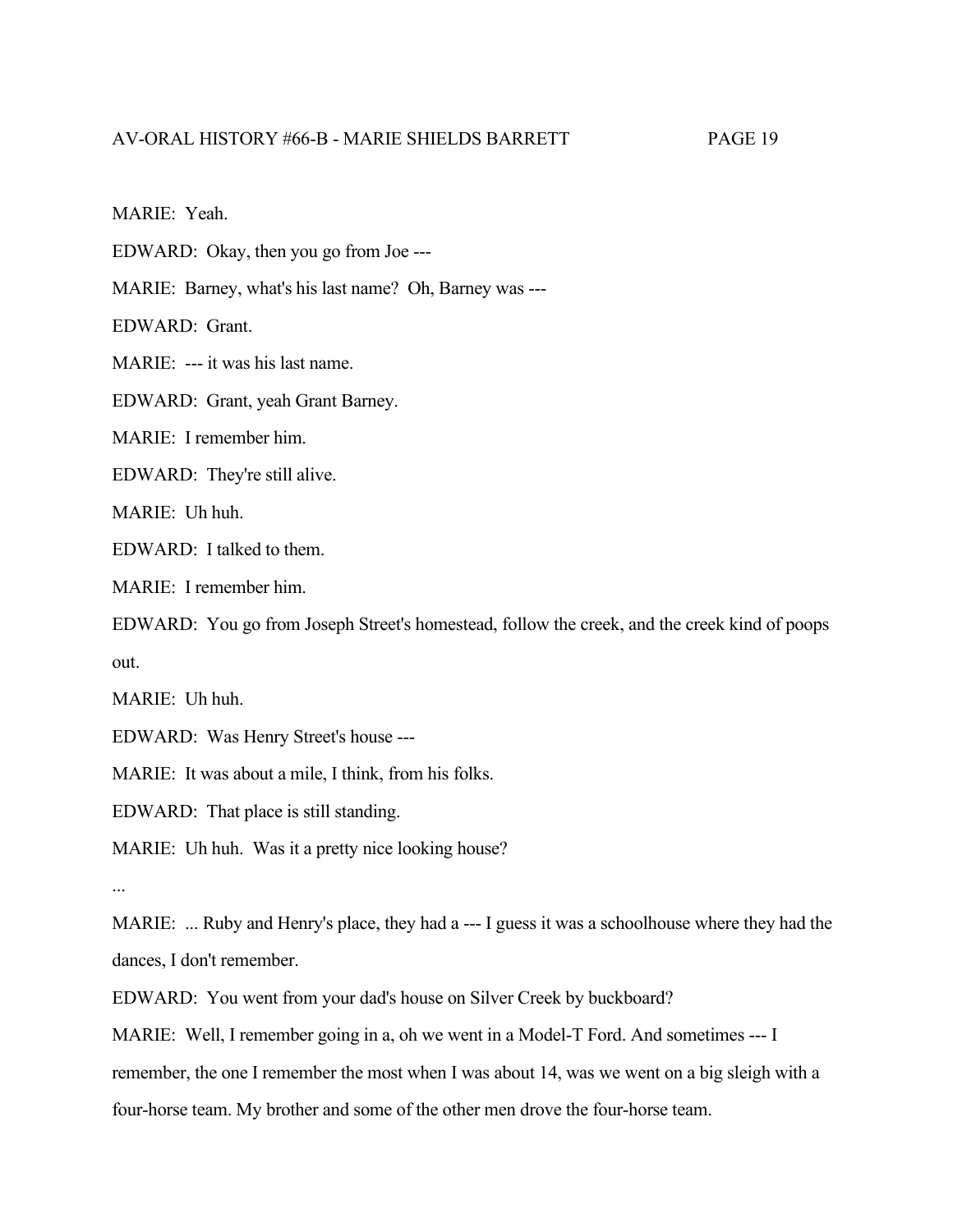EDWARD: Boy, you wouldn't forget that, would you?

MARIE: With a big sleigh.

EDWARD: And you went from Silver Creek over to Henry Street's?

MARIE: Yeah, but we went out by the Gap Ranch, and that way instead of going over Buck Mountain.

EDWARD: Oh, yeah Buck Mountain, right.

MARIE: But when I went in the Model-T Ford I remember that I went with my niece and another

girl, one of the neighbors, and we went in that Model-T Ford across there. But that was, must have

been in good weather, because there wasn't any snow on the ground or anything.

EDWARD: You took; they took a four-horse team and a sled all that way?

MARIE: Uh huh.

EDWARD: Just to go to a dance?

MARIE: To go to a dance. Oh, they did that all the time. Everything like that, that's where you got

your entertainment. (Laughter)

EDWARD: And you went to a dance at ---

MARIE: At Buck Creek.

EDWARD: At Henry Street's house?

MARIE: No, it was, must have been the schoolhouse or something. Because there was lots of homesteaders in that country then, you know, it probably was a mile or two from their house.

EDWARD: Boy, I don't think that schoolhouse is standing anymore.

MARIE: Well, I'm not sure it was a schoolhouse, but I ---

EDWARD: Yeah.

MARIE: --- I don't think it was a grange hall. I don't think they had a grange out there.

EDWARD: No.

MARIE: They had a grange at Silver Creek.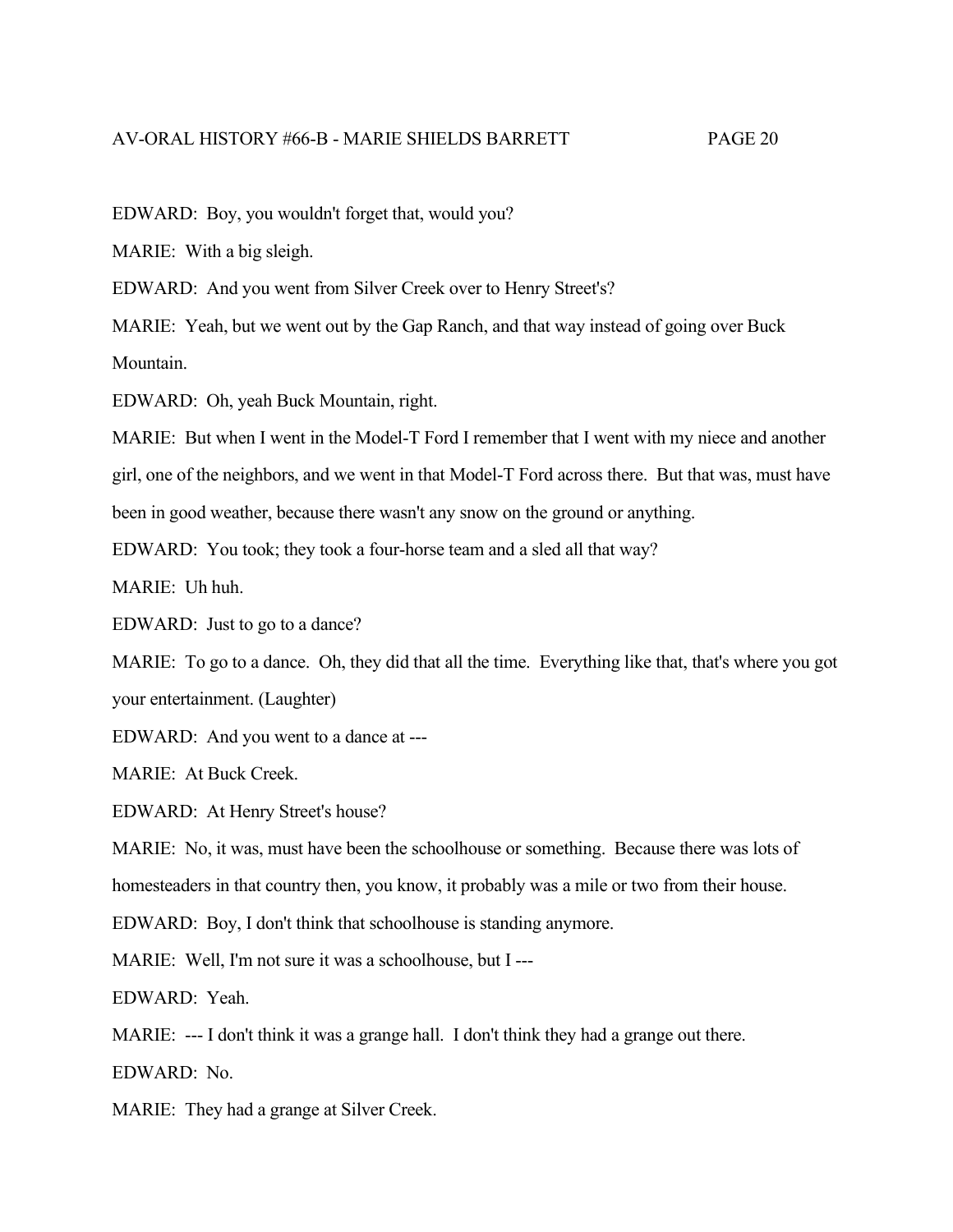## AV-ORAL HISTORY #66-B - MARIE SHIELDS BARRETT PAGE 21

EDWARD: Did --- do you remember Fife, Marie?

MARIE: Yeah. But it isn't where it is now. It was, it was --- when you first came off of Buck

Mountain, it was the first place you came to.

EDWARD: That was Fife, huh?

MARIE: Uh huh. But they moved the post office.

EDWARD: Whose post --- where was the Fife Post Office located off of Buck Mountain? Was it on Buck Creek?

MARIE: Well, I can't remember, I just remember it was after we came over the mountain, it would

be the first building that we came to over to the right-hand side of the road.

EDWARD: That would be before you got to Bill Brown's house?

MARIE: Yeah, before you got to any of the places down in the valley.

EDWARD: Was the post office ever in the Bill Brown store, do you remember?

MARIE: No, I never knew of it.

EDWARD: Never knew of it.

MARIE: Huh uh.

EDWARD: Did Fife, later moved out on the flat.

MARIE: Yeah, wherever it is now, I don't know.

EDWARD: Well, it is long gone now.

MARIE: Oh, it is?

EDWARD: Oh yeah.

MARIE: They don't have it anymore?

EDWARD: It was discontinued in 1936, I think.

MARIE: Oh, I see, uh huh. Well, you see all of that area was full of homesteaders, and of course when the homesteaders moved away, why they had to discontinue a lot of those post offices and stuff.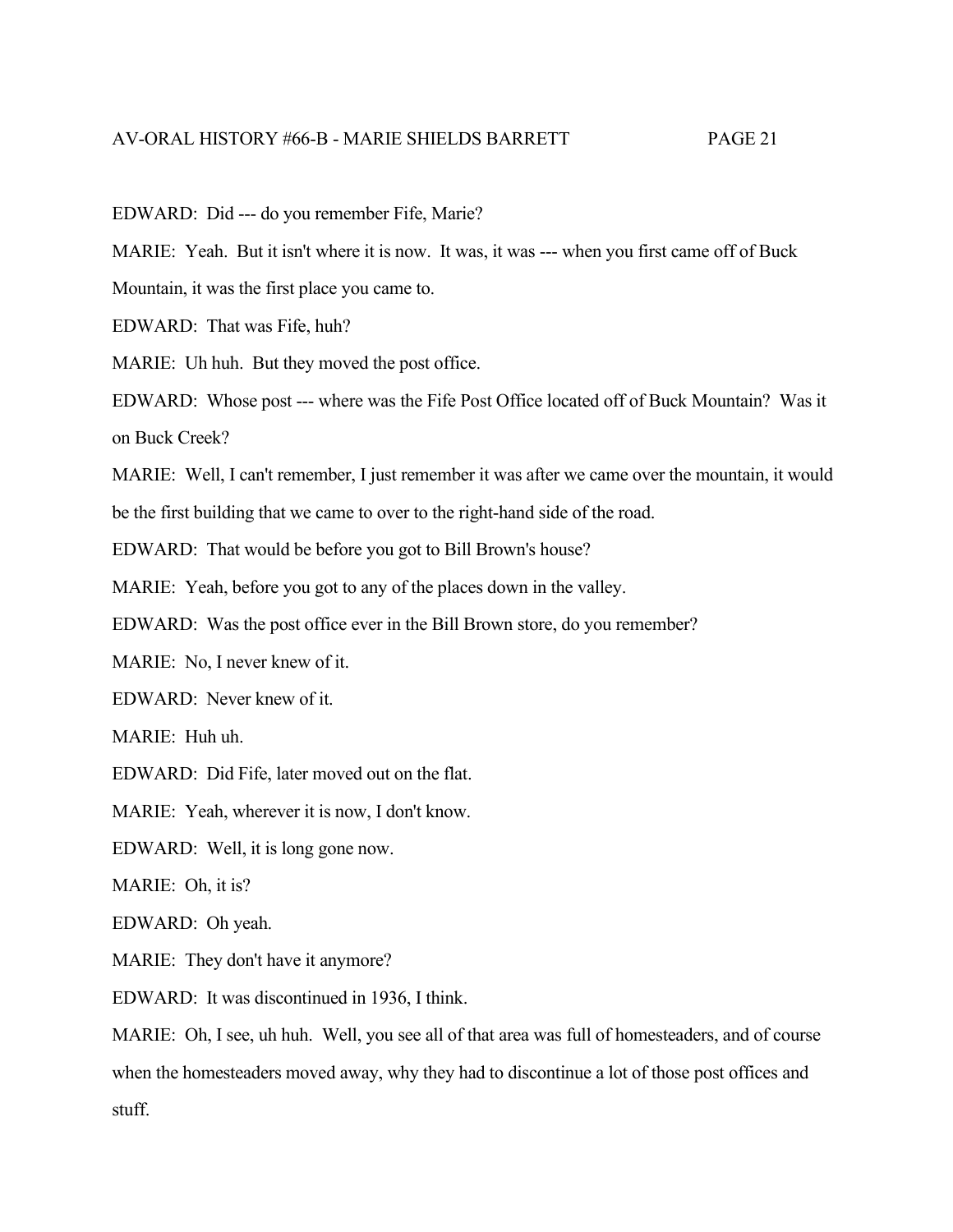EDWARD: Do you remember Dry Lake, recall Dry Lake, Marie?

MARIE: So many Dry Lakes, I don't know. (Laughter)

EDWARD: That's true. Stauffer?

MARIE: Yeah, I know where that was. We used to go on the Bend-Burns highway.

EDWARD: Right. What was at Stauffer, do you remember anything about Stauffer?

MARIE: Well, it was a stop, that they stopped and ate, I think. Had their lunch whenever ---

EDWARD: Okay, there is one place that I'm trying to write about and see what happens. Hardin,

Oregon, did you ever hear of that?

MARIE: Yeah, I've heard the name, but I don't know where it is.

EDWARD: Okay. It's about ten miles northeast of Bill Brown's Ranch house.

MARIE: Oh, I didn't know that.

EDWARD: There's --- it used to be on the stage road. They had a post office there in 1882, and the buildings are still standing.

MARIE: Huh.

EDWARD: I've got to take pictures of that too. Let's see, a couple other things. Oh, yeah, names.

Frank Dobkins, ever hear of him?

MARIE: No, I don't think so.

EDWARD: And Link Hutton?

MARIE: Yeah, I know the Hutton's.

EDWARD: Where are they? Do you know where they live now, Marie?

MARIE: I have no idea where any of them live. Probably all dead.

EDWARD: Yeah, I think so. (Laughter)

MARIE: Yeah, well they were a lot older than me, and I'm 90.

EDWARD: Yeah, I think they're gone.

MARIE: Yeah. Link had one daughter, Veva, that was younger, you know, and she'd be an old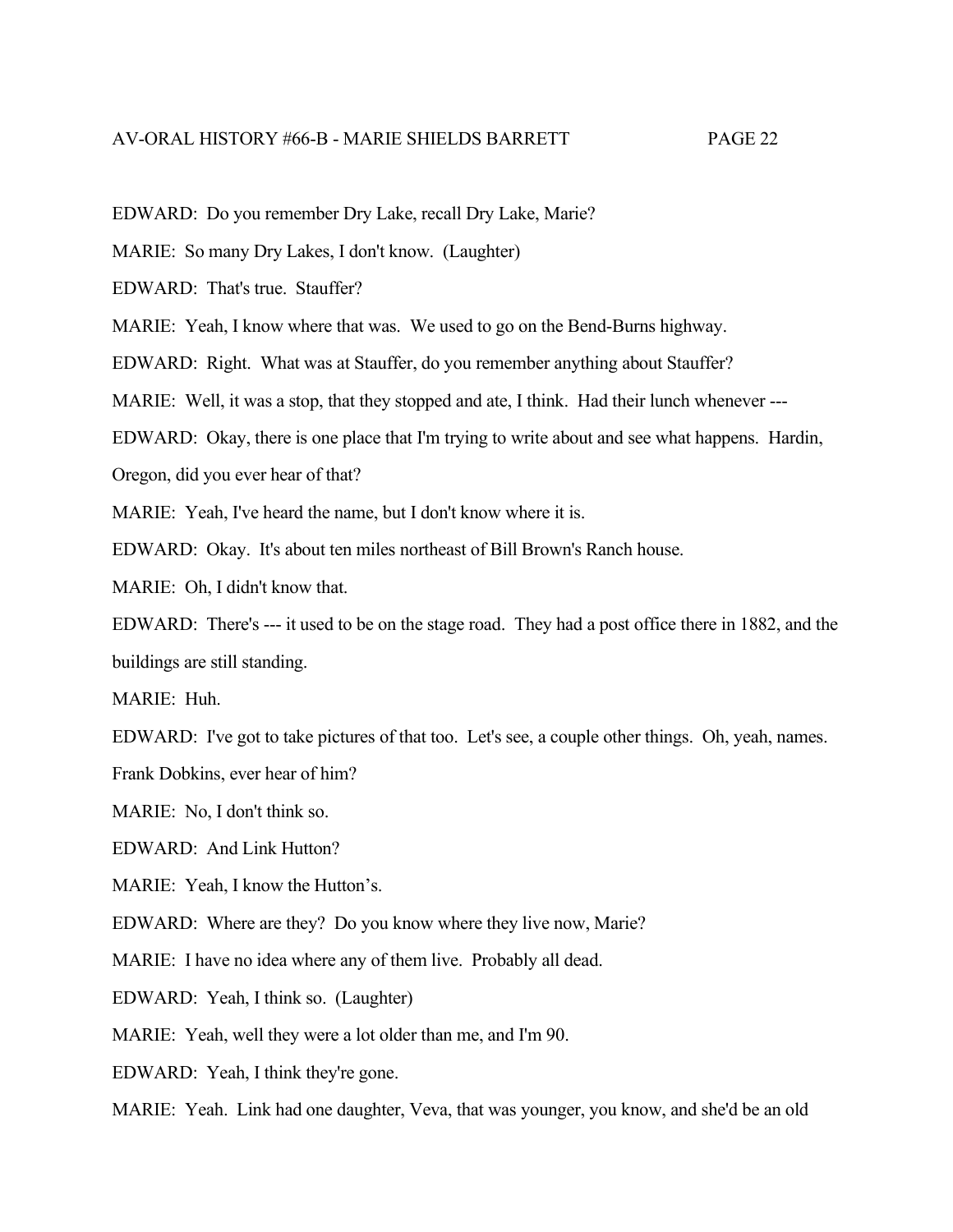lady now. Because she was probably a few years younger than me. But she ---

EDWARD: She'd be an old lady.

MARIE: Yeah. Even my second cousins, and my nieces and nephews, you know, like Josephine they're in their 70's.

EDWARD: Yeah, see that's hard for me to ---

MARIE: It's hard to believe, but it's true, you know.

EDWARD: Yeah.

MARIE: When you outlive everybody, why they ---

EDWARD: Boy, you don't look no 90 years old, Marie. You look like you're about 50.

MARIE: Oh, good! I'm glad to hear that. (Laughter)

EDWARD: I want to ask you something. I ask all these characters like you, what makes you live so long anyway?

MARIE: I don't know. I guess just inheritance from --- my father lived to be 93, and my mother lived to be 89, almost 90.

EDWARD: I can't figure that out.

MARIE: I don't know.

EDWARD: Something in the blood.

MARIE: I don't know, there is some inheritance, I guess. But I don't go to doctors very much. I went to the hospital so many times when my husband had cancer, you know. Spent so many days over there at the hospital, and I got --- I knew what they were doing for him wasn't doing him any good, I mean he wasn't going to live through it. So, I hardly ever go to a doctor, so maybe that's one reason.

EDWARD: Maybe that's it. I always think it's that Eastern Oregon air.

MARIE: Well, it could be, it could be, because it sure was dry, and cold, and crisp, and clear.

EDWARD: Okay, you were born in 1900?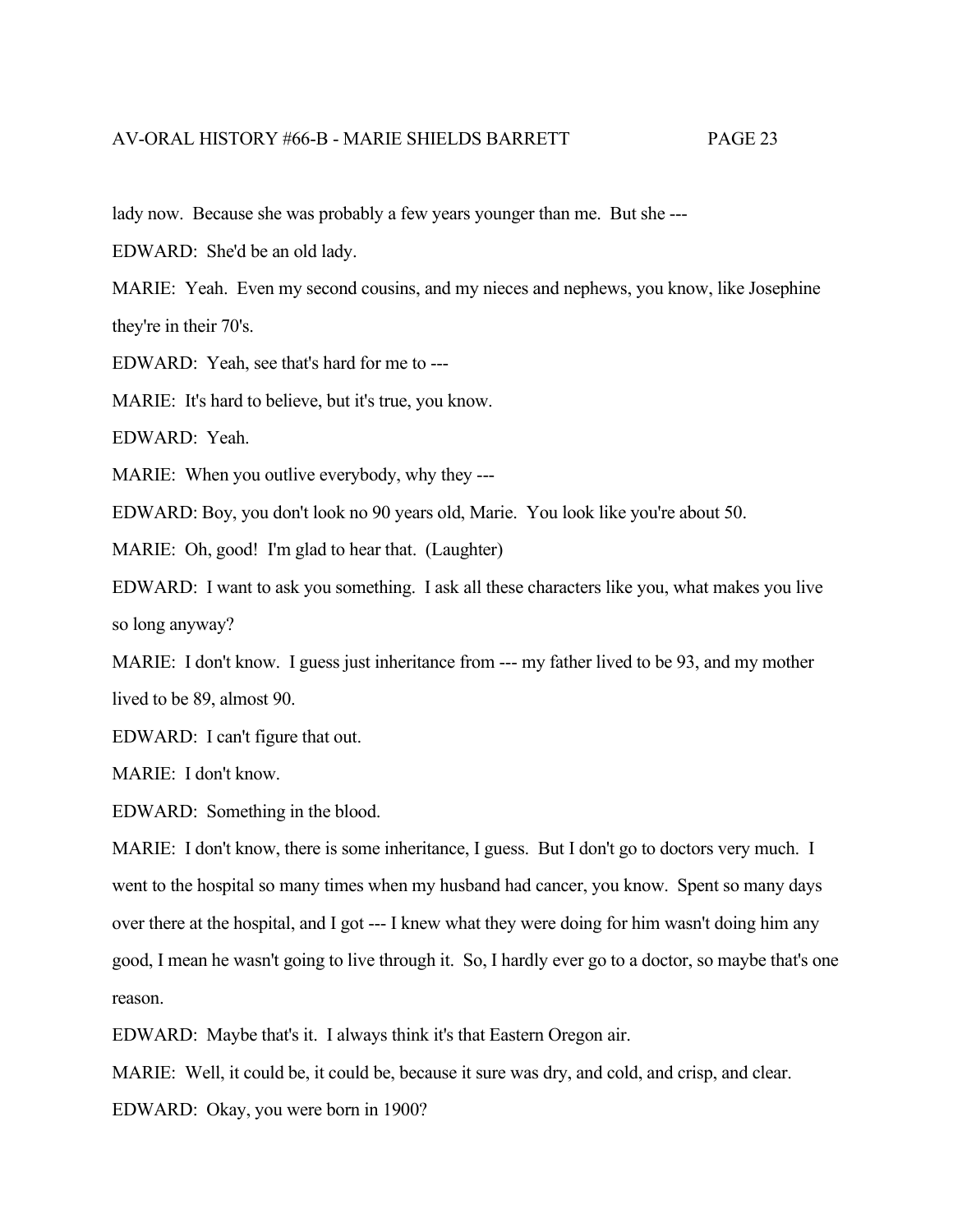#### AV-ORAL HISTORY #66-B - MARIE SHIELDS BARRETT PAGE 24

MARIE: Yeah.

EDWARD: Your father stayed in that area on Silver Creek until his death?

MARIE: He never lived anywhere else after ---

EDWARD: He never left since 1882. And he lived in that second house?

MARIE: Uh huh and died there.

EDWARD: I think it is still standing, I hope.

MARIE: It was still standing when Lance went by there. As I say, he thought that was the one that ---

EDWARD: I hope it is.

MARIE: That was a little white house back in the field there that my brother built, had built. It was a nice house there.

EDWARD: Did your mother pass away in that house too?

MARIE: No, she moved to Burns when ---

EDWARD: She moved to Burns.

MARIE: --- they lived down at the old Burns place, down on, about a half a mile out of town. It

wasn't really out of town, but it was inside the city limits, on the road to Seneca.

EDWARD: What did your --- how did your father make an income? I mean what ---

MARIE: Well ---

EDWARD: After, when you were born let's say, right in 1900?

MARIE: Well, they had a few horses, and a few head of cattle, and they also, if they got, you know,

if they raised a good crop, they'd sell some of the hay. And my mother would sell chickens, and

eggs, and things like that.

EDWARD: It was tough, wasn't it?

MARIE: It was, uh huh. And you know when she went to Seattle, or to Kent, Washington to live with her, with my oldest son, for the winter you know, she was just so anxious to get back she could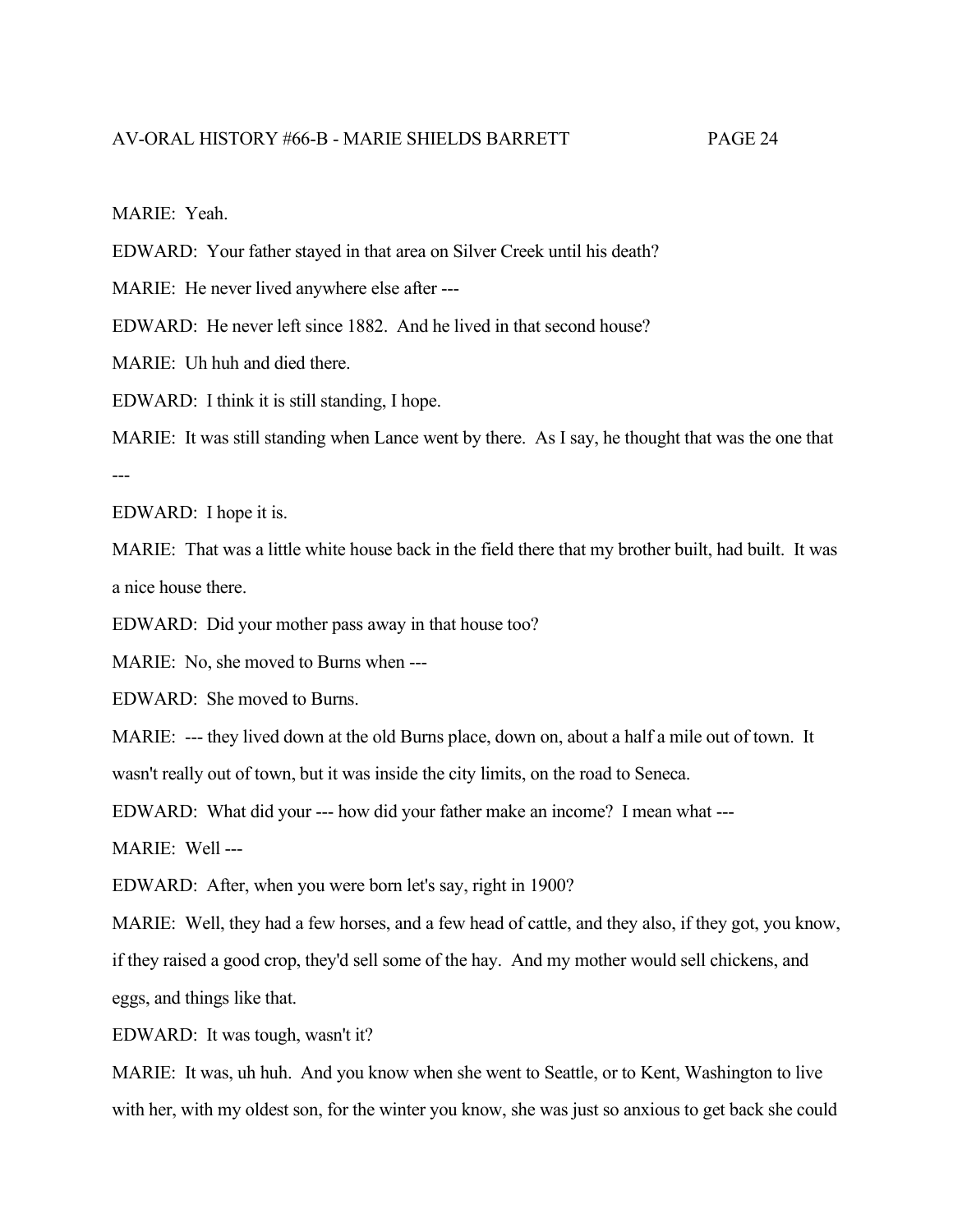hardly wait. And here she had a modern house and everything to live in, but she was so anxious to get back, she could hardly wait to get there. Of course, she lived with Ruby for a long time after my father died, she lived with Ruby the rest of the --- She came down to visit, and stayed with us, you know, a few months in the winter, in the summer.

EDWARD: Wait a minute. Did Henry and Ruby have any children?

MARIE: No, they didn't have any children. They just helped raise everybody else's.

EDWARD: I didn't think they did. Now you were born in 1900. When did you leave that area?

MARIE: Well, I went to Spokane to go to school when I was 16. And then I went to Idaho and was married there when I was 19, about 19 and a half.

EDWARD: So you left ---

MARIE: And then we went back, my husband and I went back over there and stayed for one year

when I was --- We came to Portland when I was 24, I think it was. Of course, we had our oldest son

then. And then we moved to Olympia and lived there, that's where our family was raised.

EDWARD: So, you left the old Shields homestead country in 1916?

MARIE: Well, yeah, to go to school. Then of course I'd come back in the summertime.

EDWARD: But that was, you never really went back to stay, did you?

MARIE: Well, not ---

EDWARD: I mean year after year.

MARIE: Well, not permanently, no.

EDWARD: Yeah, permanently.

MARIE: Permanently, uh huh.

EDWARD: Did any of the other, Ernest, or you know, Virgil ---

MARIE: Ernest left home when he was about 17, he never did live there again.

EDWARD: He never did?

MARIE: And Virgil was in World War --- we were in Spokane when he enlisted in World War I.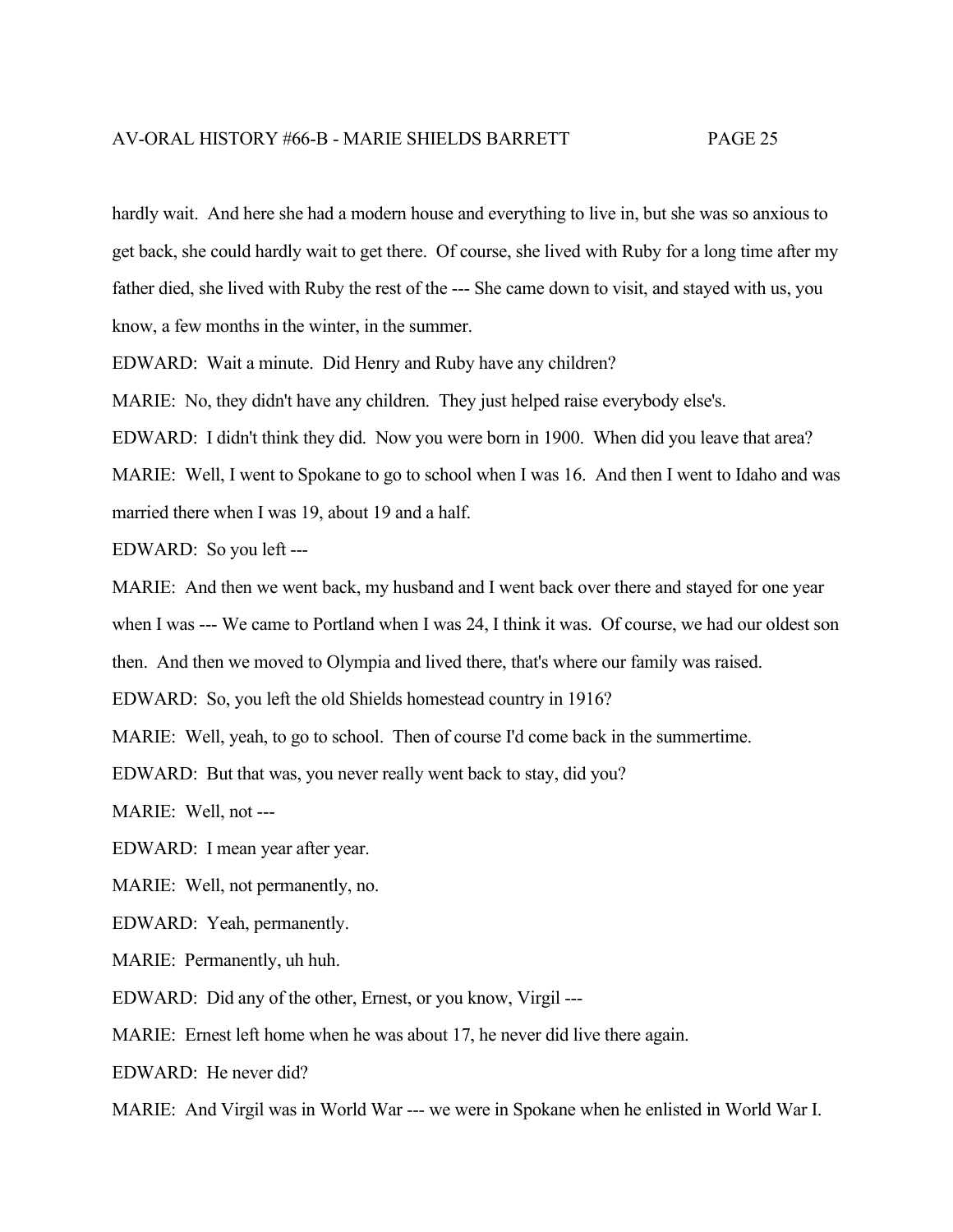And then after he was married --- well after he came out of the service he came back there. I remember him sitting out on our old porch there, and he said --- he saw an old binder that my father had, and he said, "That same old binder is setting out there in that field. It was there when I left here," he said. "I wouldn't live here if you give me this whole valley." And he did, he stayed there. And then of course, he took care of my folks when they were older and everything. But I remember I thought that was sad that he felt that way about it. But, you know, when you come out of World War I it was awfully hard on somebody that had been over there handling those people, and everything.

EDWARD: Pretty tough.

MARIE: But anyway, he did, he went to, went back to Spokane, and then he worked for a theater chain. He was a bookkeeper for a chain of theaters for a ... Mr. Grumbacker had, had theaters here, little theaters. And then he came back to the ranch later on, and he still lived there when he died. EDWARD: What happened to Elmer when he was approximately 10 years old?

MARIE: Yeah, he --- he didn't feel very well, and he was lying down, and my father picked him up to take him to bed, and he died in his arms. And --- but the doctors afterward thought it might have been appendicitis.

EDWARD: Appendicitis.

MARIE: See that was a couple of months before I was born. And it was an awfully sad blow to my mother, you know, and my dad. Because they figured they should have been able to do something. But they didn't even know that there was anything seriously wrong with him.

EDWARD: That's about, I've interviewed probably a hundred people at least, and that's the fourth or fifth time I've heard where a young sister or brother died from appendicitis. There was nothing they could do.

MARIE: People didn't know, you know.

EDWARD: No, there was nothing they could do at all, not in that early day.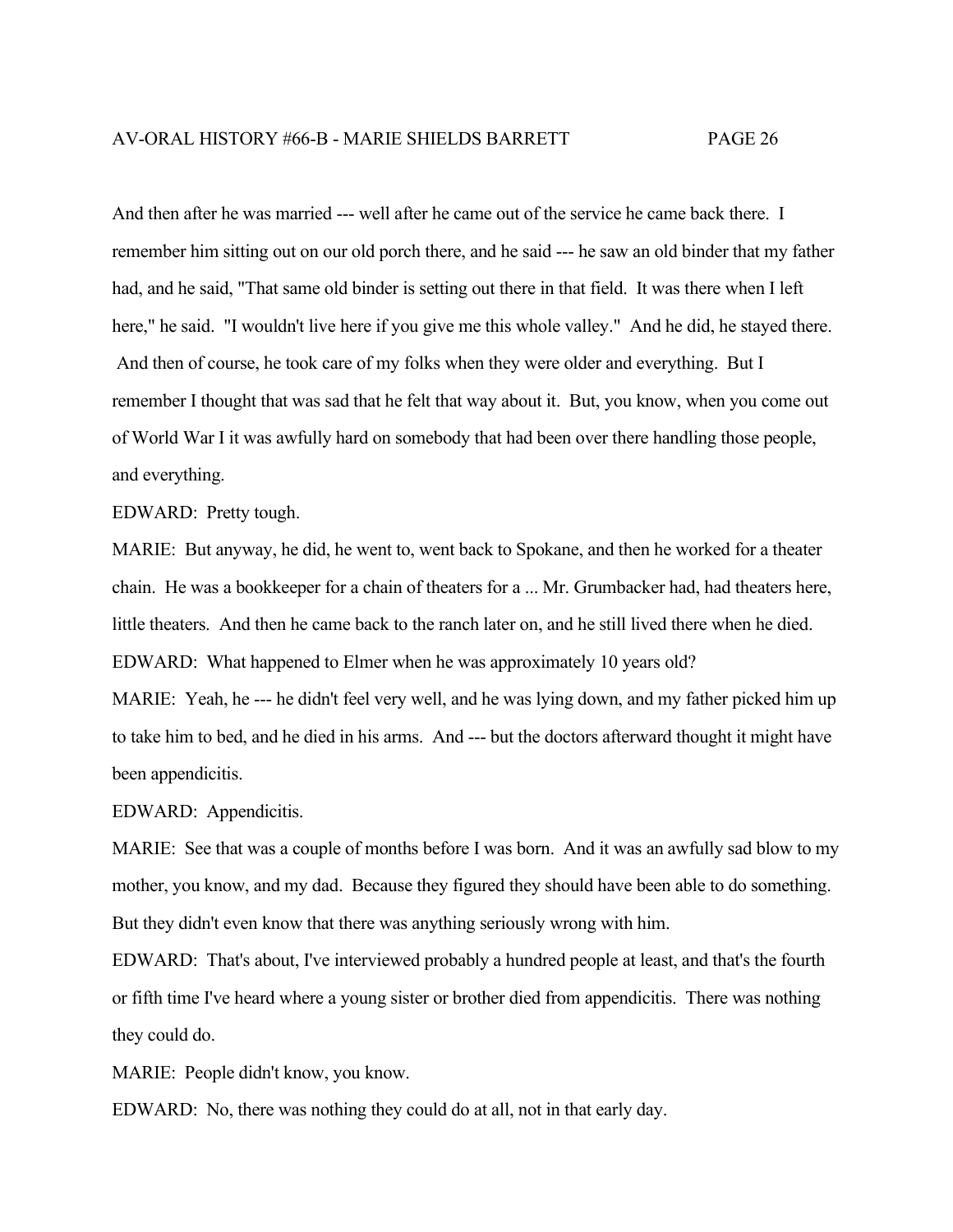## AV-ORAL HISTORY #66-B - MARIE SHIELDS BARRETT PAGE 27

MARIE: Nope.

EDWARD: No way. Now Elmer is buried in ---

MARIE: He's buried there. He is the first one --- we always went up to that old cemetery, and there

was a little fence around his grave, and everything.

EDWARD: Oh, a little iron probably ---

MARIE: This was a picket fence my dad dug around there.

EDWARD: Picket fence, oh I see.

MARIE: And they always kept it painted and everything in those days.

EDWARD: How far was the Shields homestead to the cemetery?

MARIE: About six miles.

EDWARD: Oh, it's that --- so the Shields homestead was near highway ---

MARIE: Well, it's ---

EDWARD: --- 40?

MARIE: Well, we sold; my dad sold the right of way, you know, through the ranch there.

EDWARD: Oh, you were that close to the --- where Riley?

MARIE: Yeah, the old highway, you know, went across over on the other side of the valley, about a mile at the end of that lane there. But my dad, and my uncle, and the Oakerman Ranch and all of us, they all sold the right of way to the --- for the highway they have now.

EDWARD: I see. So, I'm about five miles off.

MARIE: Took us about a half a day to go to Burns. And now it takes about a half an hour, or less.

EDWARD: Yeah. Do you know --- you know where the Riley Store is?

MARIE: Yeah, that's my --- my brother built that, or he built the first one.

EDWARD: Who did?

MARIE: Virgil, my brother.

EDWARD: Your brother.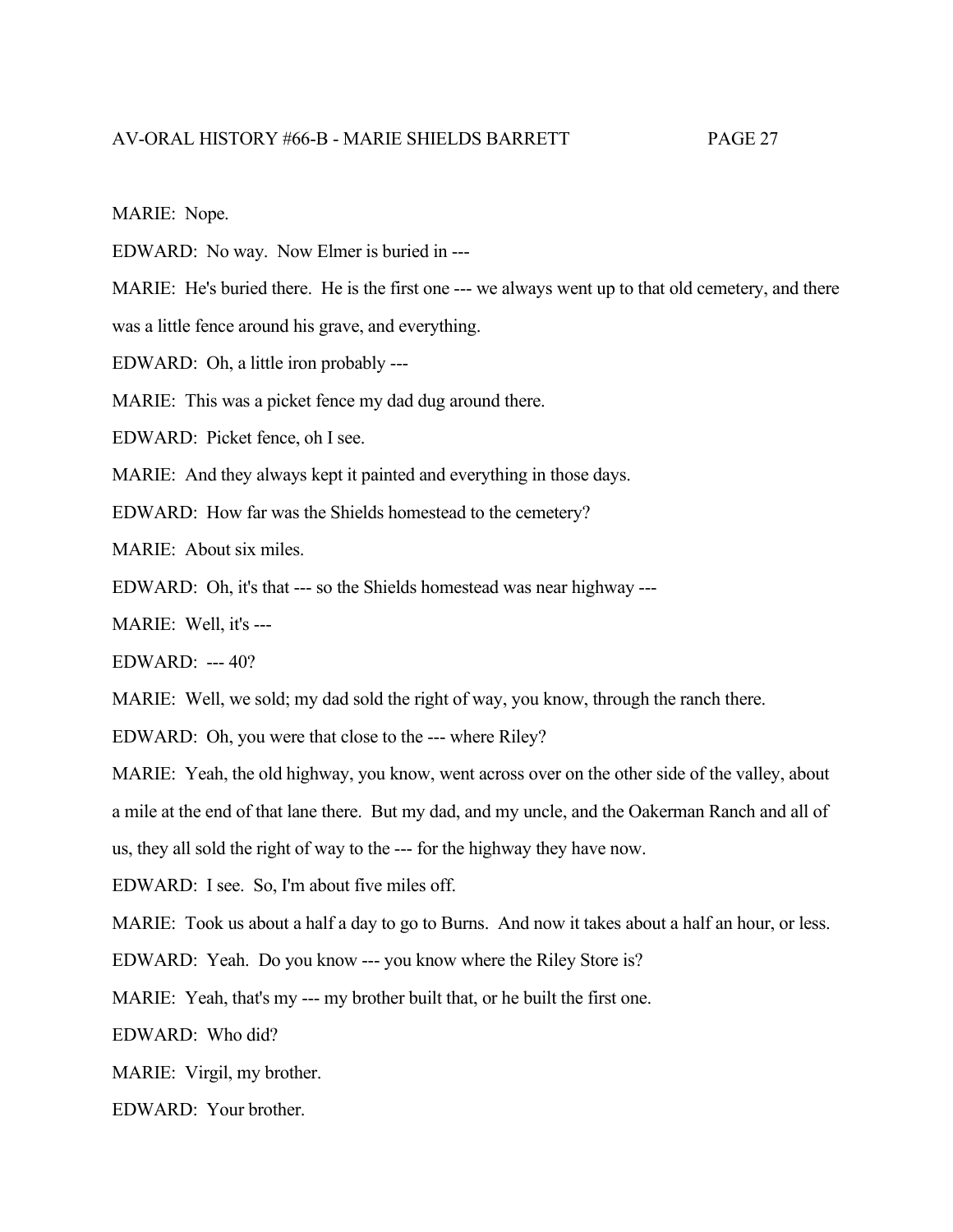MARIE: Yeah, the first one. And then when McGee's, or --- what's the name of those people that own it now?

EDWARD: Oh, I don't remember.

MARIE: Anyway, anyway when they built a new store. My brother put down a deep well there,

Virgil. And when the ... were over there, the hot water from that deep well, it never phased it, so it must have been an underground stream. It was the best water you ever tasted.

EDWARD: Oh, isn't that good. Okay. I'm going to be over there this summer, Marie. I'm going to find all this stuff. I know where the cemetery is, that's no problem. Did you ever go to the place,

the location of where Bill Brown shot Johnny Overstreet? Did you ---

MARIE: No, I don't know where that was. I knew it was out there on the desert somewhere.

EDWARD: By Wagontire Mountain, someplace.

MARIE: Oh, was it by Wagontire?

EDWARD: Somewhere. But that doesn't tell ---

MARIE: No, I don't know.

EDWARD: Shoot, shoot, shoot. I think --- okay, Henry and Myra didn't have any children. Henry ---

MARIE: Henry and Ruby.

EDWARD: Ruby.

MARIE: Myra and Joe had six children.

EDWARD: They had six.

MARIE: Uh huh. None of them ever lived there though. Edna lived with Ruby and Henry awhile, but they moved to California when most of their children were young. They lived in Oakland.

EDWARD: Did Ernest, did he marry?

MARIE: Uh huh.

EDWARD: Did he have any children?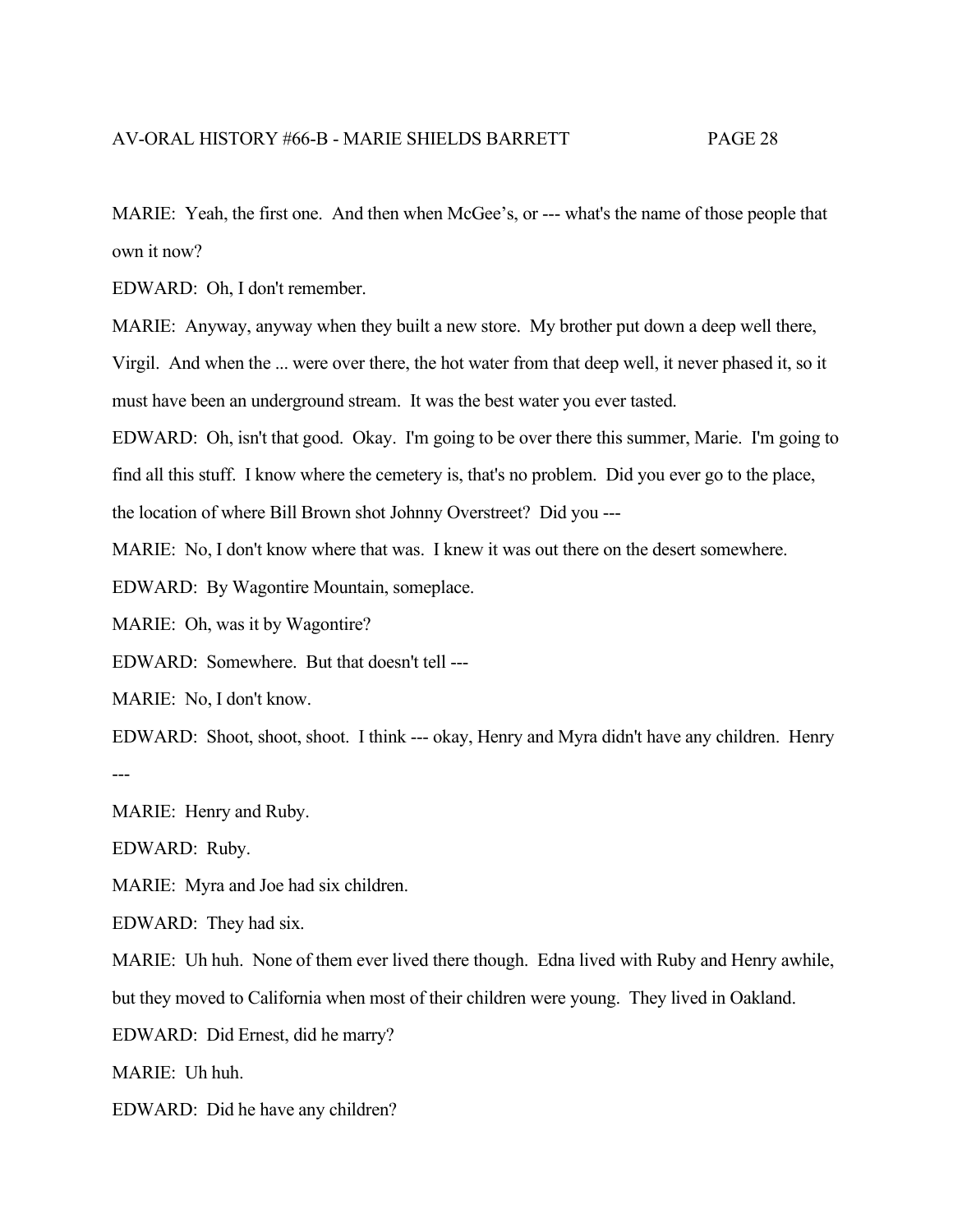MARIE: Yeah, three.

EDWARD: Are any of them still around?

MARIE: They don't keep in touch with me.

EDWARD: Oh, they don't?

MARIE: No, I ---

EDWARD: Well, what a bunch of hooey!

MARIE: Who?

EDWARD: I'll say what a bunch of hooey.

MARIE: Yeah, it's too bad, because Rose, his wife, she lived to be 90 years old too, 91. He, Ernest died a long time before she did. But she wanted the young people to keep in touch with us, but I wrote to my --- they lived at Grass Valley, California before she died. And the other one, Margie Thompson, she lives in ---

EDWARD: Margie Thompson, that sounds familiar.

MARIE: It's just out of San Francisco. Mill Valley.

EDWARD: Is she still around?

MARIE: I don't know, you see I don't hear from any of them. But of course, she would be an old lady now too, because she's 17 years younger than me.

EDWARD: Oh gosh, old lady.

MARIE: And then Vernon, he lived in Los Angeles, their son. But of course, he is one year

younger than Margie, and so they're all --- but they don't keep in touch with me, and I wish they did.

EDWARD: Well, they didn't stay around Silver Creek Valley anyway?

MARIE: None of them ever did. None of them ever lived there.

EDWARD: Yeah, that's right, okay. But Virgil did, right?

MARIE: Yeah, Virgil did, and they adopted a son, his name is Ross. They didn't have any children, but they adopted Ross.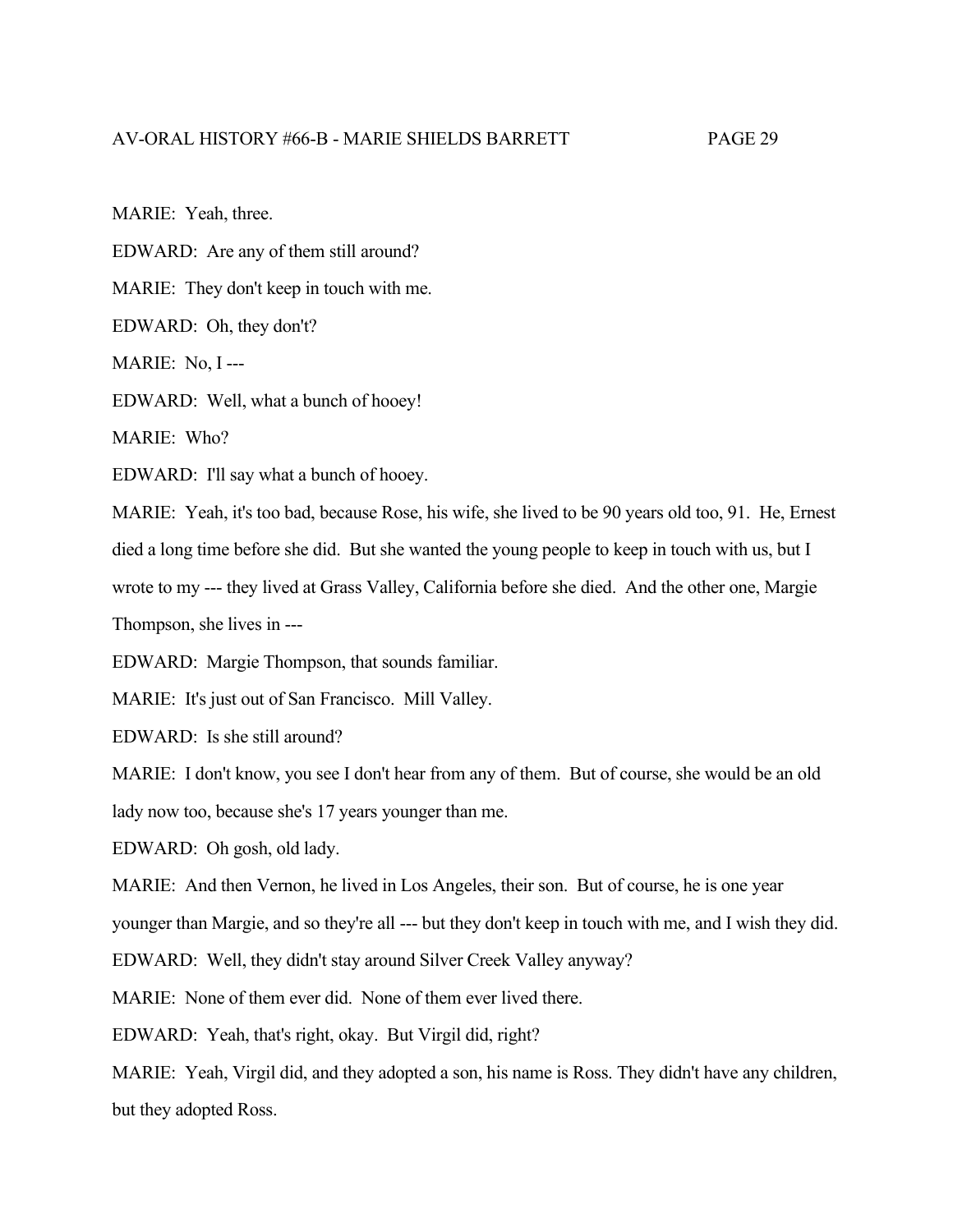EDWARD: Who did Virgil marry?

MARIE: Zola Babcock from Halfway.

EDWARD: Whew --- Halfway, Oregon. Holy, that is out in the "booneys"!!! Zola ---

MARIE: It's close to Baker.

EDWARD: Oh, I've been there.

MARIE: She was a schoolteacher out there at Silver Creek, that's how he got acquainted with her.

EDWARD: Oh. And I wonder ---

MARIE: She lived to be 85 years old. I guess it is the air. (Laughter)

EDWARD: Oh, yeah. I don't want to live that long, not in this mess. Did --- I wonder if their child has any photographs.

MARIE: You mean Ross?

EDWARD: Ross.

MARIE: Ross gave Virgil's things to the Museum.

EDWARD: To the Museum, okay.

MARIE: So, I don't know.

EDWARD: I bet you there might be a lot of stuff, a lot of things there.

MARIE: There could have been quite a little bit there, uh huh.

EDWARD: I've got --- is that thing still running?

MARIE: Just about ... about that.

EDWARD: There was this man that wrote this book about Bill Brown, was it just about Bill

Brown?

MARIE: I don't remember that. I might have part of --- I probably; in my books here I might have some quotes from that. Because I know somebody else quoted that expression, and I said well that's what made my --- I think it was Eldon, you see, my oldest son, you see ...

(END OF TAPE)